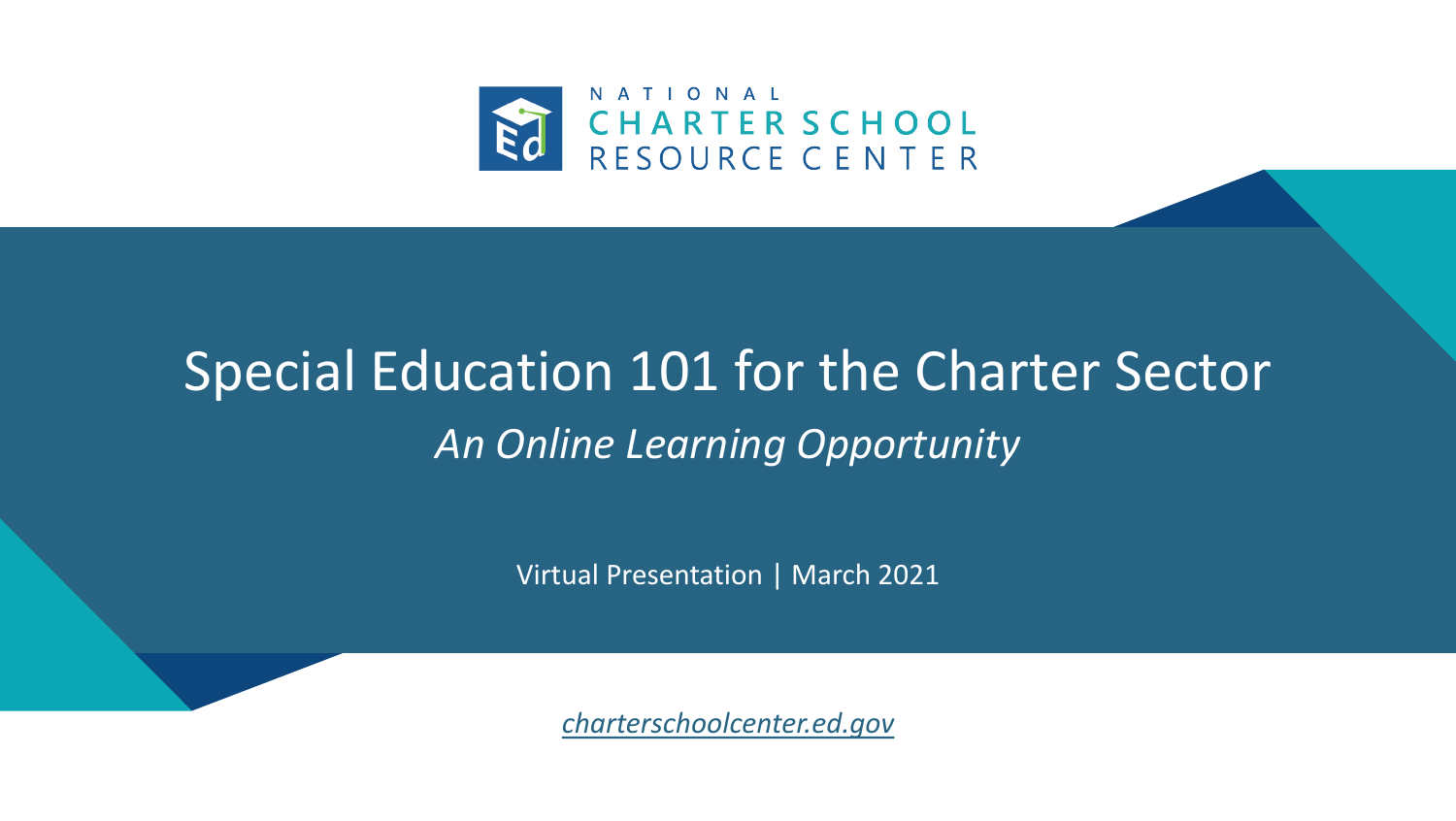## About the NCSRC

The National Charter School Resource Center (NCSRC) provides technical assistance to federal grantees and resources supporting charter sector stakeholders. NCSRC is funded by the U.S. Department of Education (ED) and managed by Manhattan Strategy Group (MSG) in partnership with WestEd.



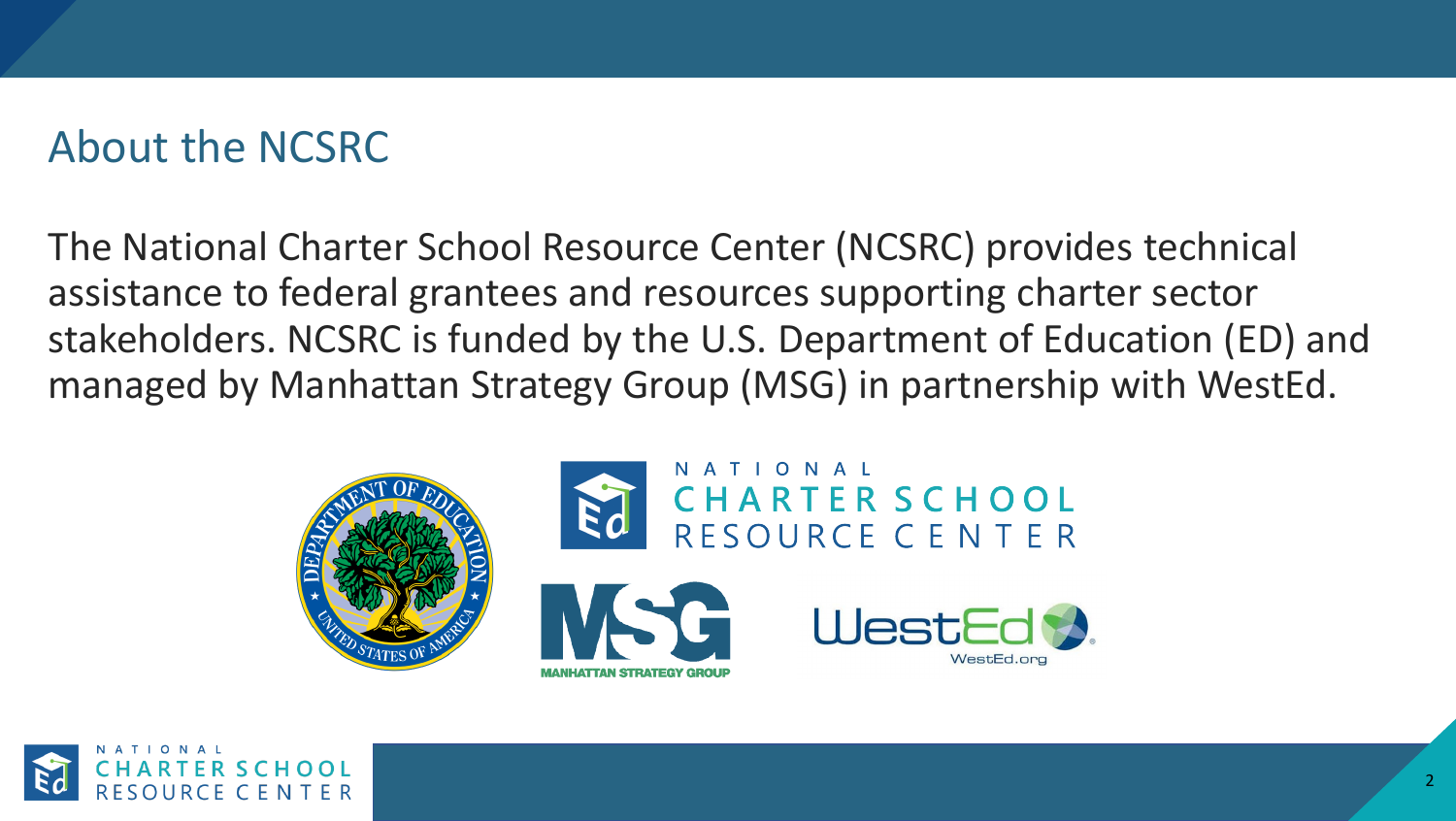#### Session Presenters





**Lauren Outlaw NCSRC** 

**Maura Mall** WestEd

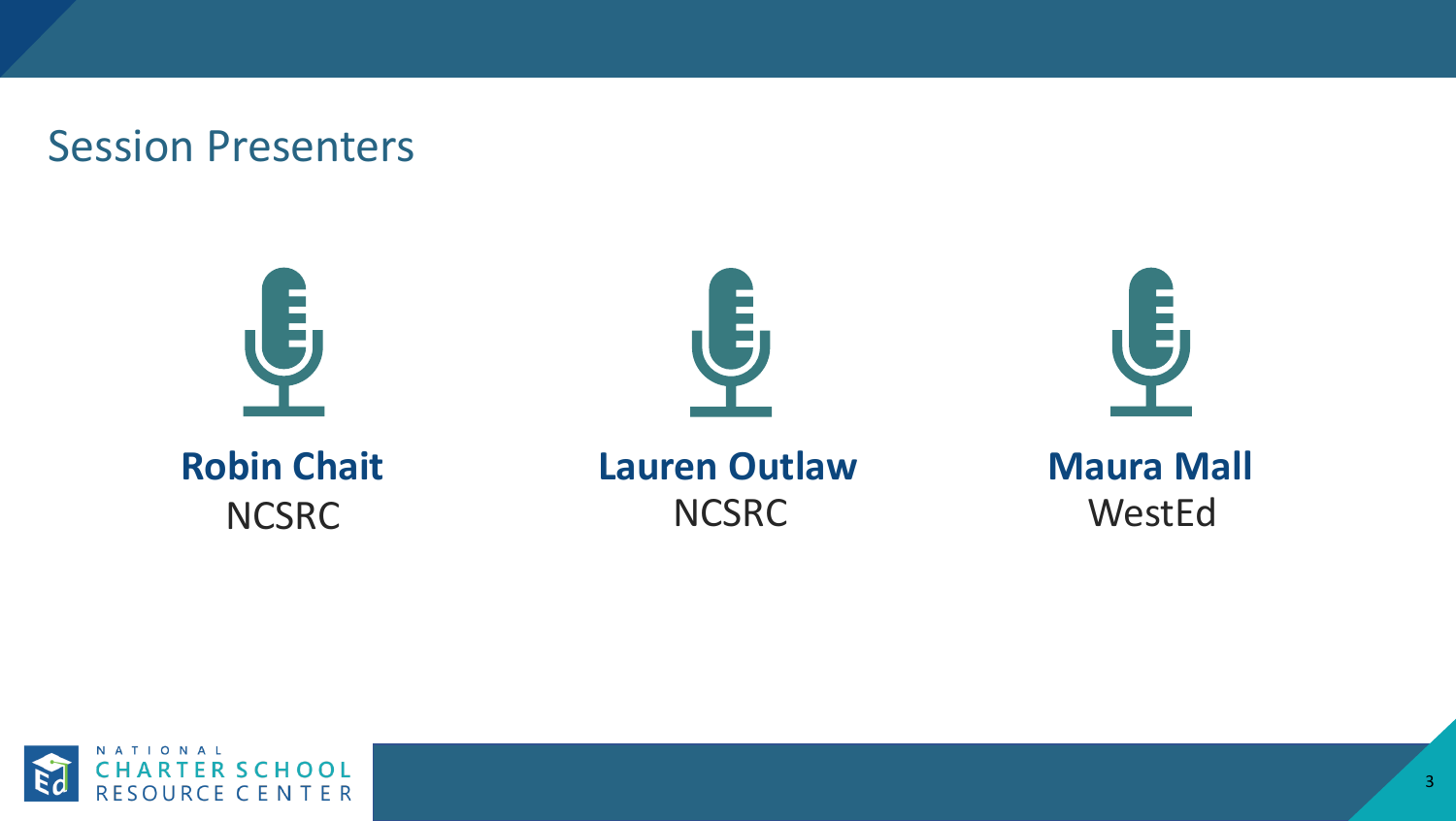# Agenda

- Key Terms and Acronyms
- 2. Learning Objectives
- 3. Major Provisions of Federal Law
- 4. Overview of Students with Disabilities in Charter Schools
- 5. Charter School Responsibilities
- 6. A Charter School's Role in Special Education Accountability
- 7. Serving Students with Disabilities in a Virtual Environment
- 8. Key Resources

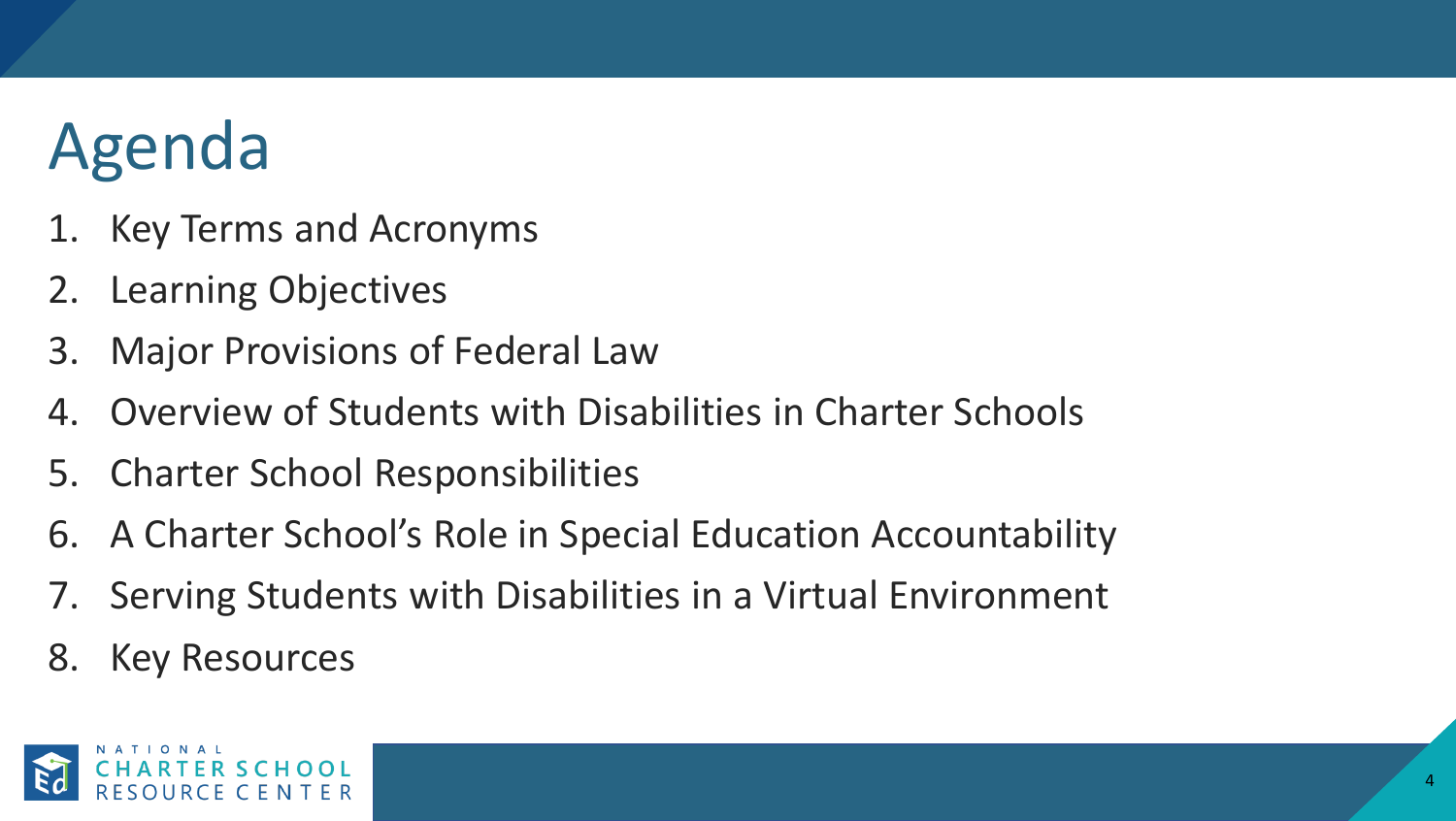# Key Terms and Acronyms

- **English Learners** (EL)
- **Every Student Succeeds Act** (ESSA)
- **Free and Appropriate Public Education** (FAPE)
- **Individuals with Disabilities Education Act** (IDEA)
- **Individualized Education Program**  (IEP)
- **Local Education Agency** (LEA)
- **Least Restrictive Environment** (LRE)
- **No Child Left Behind Act** (NCLB)
- **Students with Disabilities** (SWD)

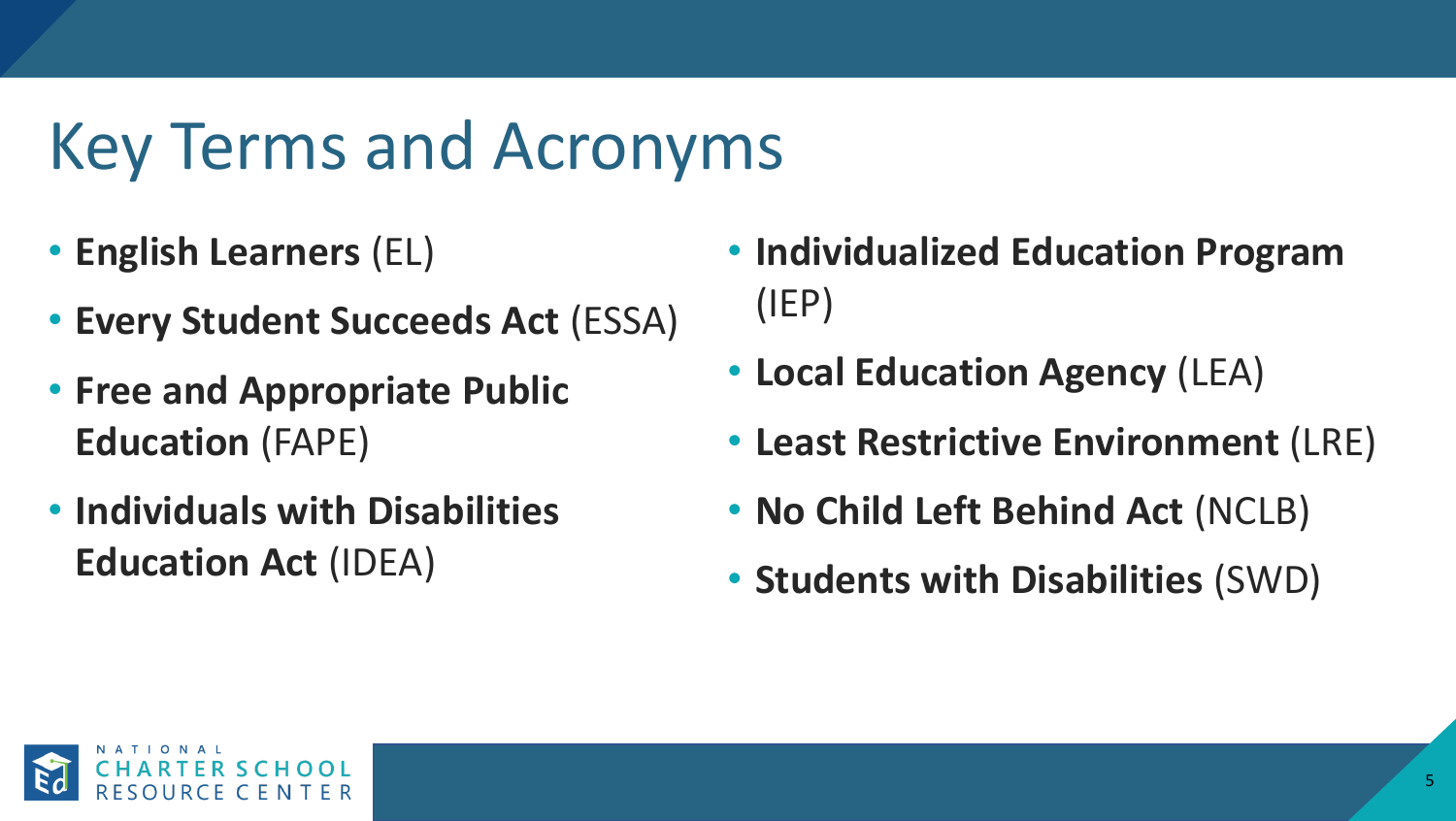#### Learning Objectives

Review the major provisions of federal law and their impact on charter schools

1

Understand the responsibilities of charter schools for the provision of a free and appropriate public education for students with disabilities

2

3

Learn strategies for providing services for students with a disability in a virtual environment

Access resources for providing services for students with disabilities in charter schools

4

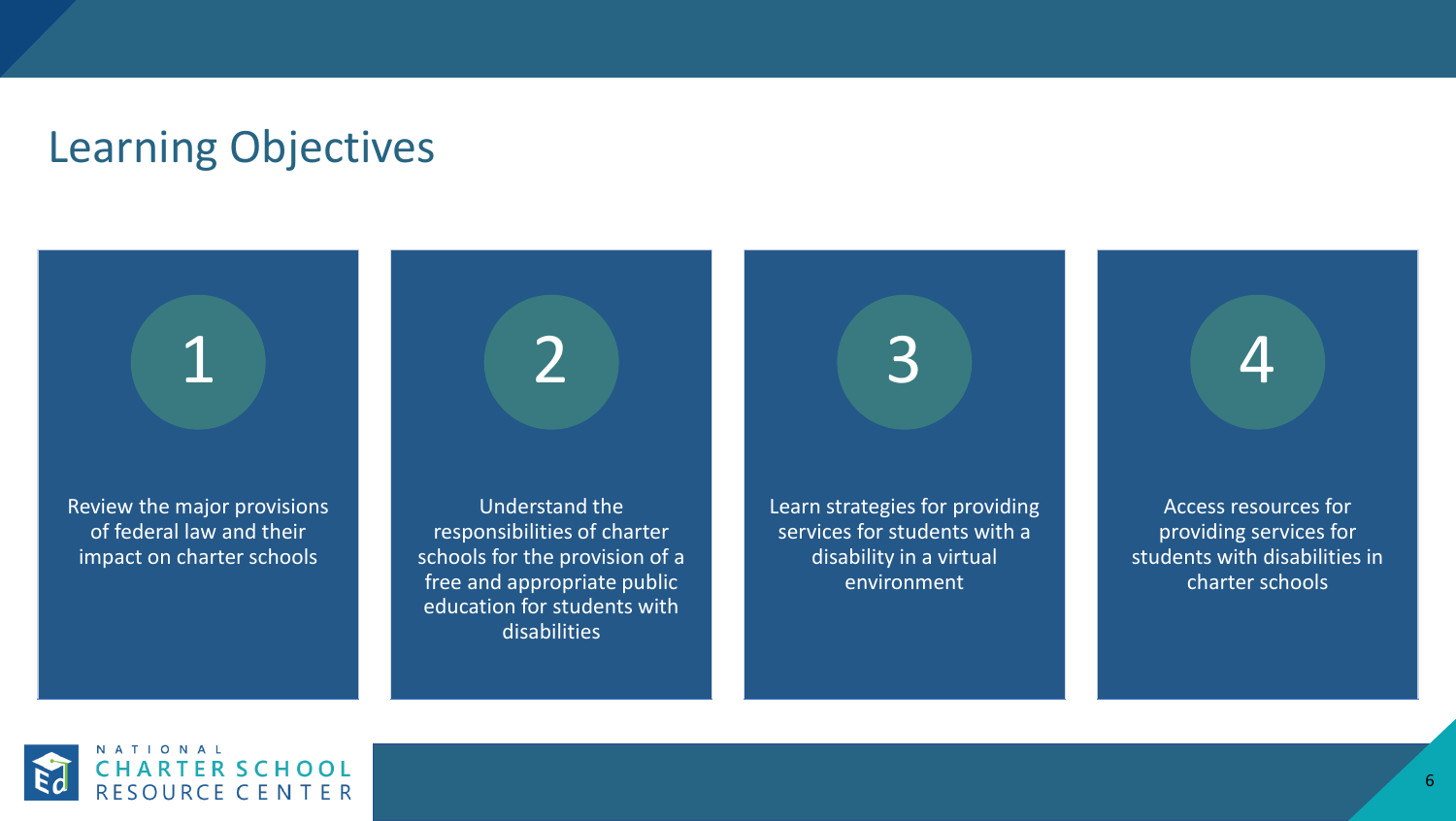## **Major Provisions of Federal Law**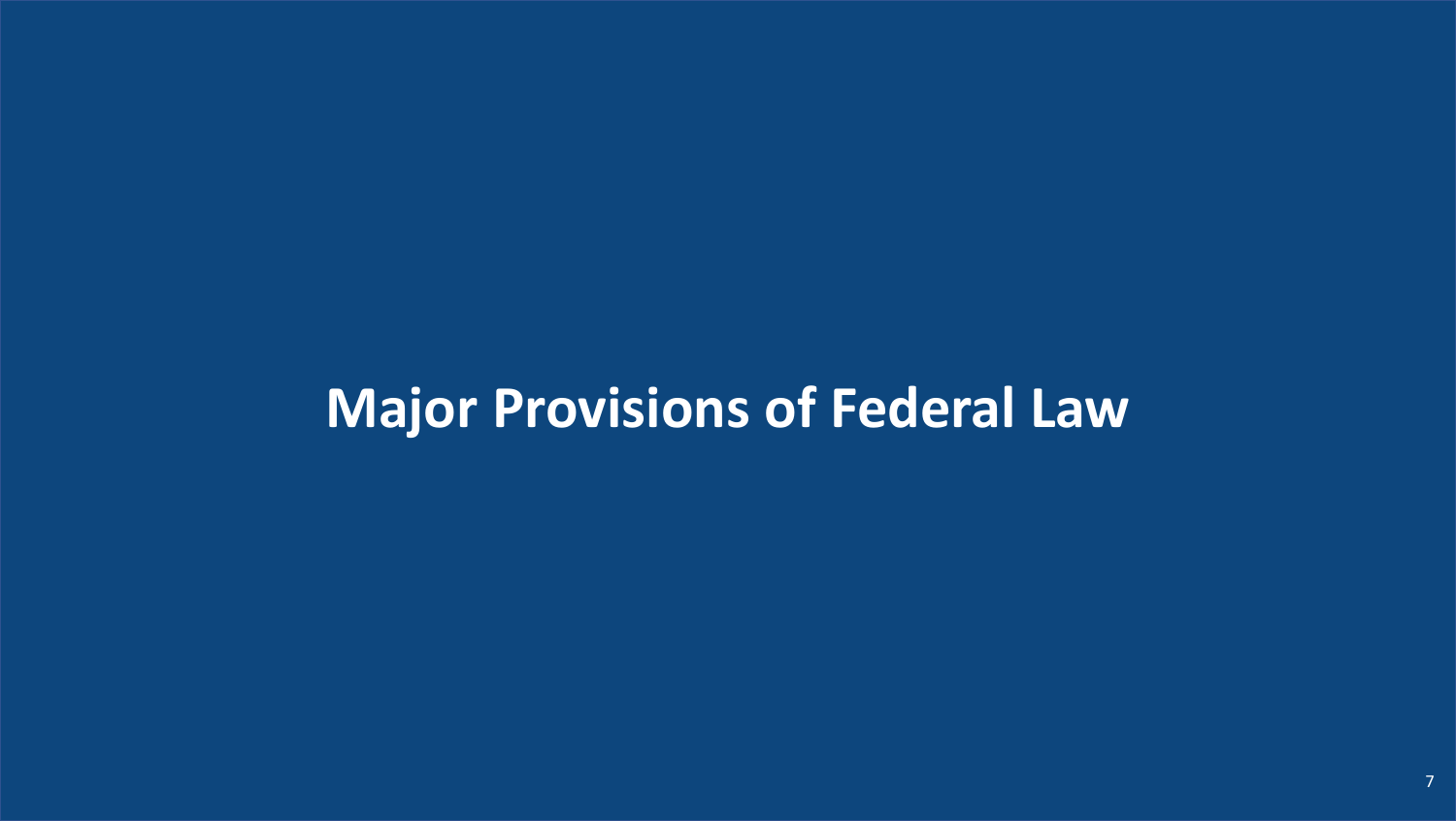## IDEA: Purpose and Main Provisions

- **Main Provisions**
	- Statute: *20 U.S.C. § 1400, et seq.*
	- Regulations: *34 CFR § 300, et seq.*



- **Purpose—***20 U.S.C. § 1400(d)*
	- Ensure access to FAPE for SWD, including special education and related services
	- Protect the rights of SWD and parents
	- Assist states/localities/education agencies and Federal agencies in educating SWD
	- Provide tools to improve educational results for SWD
	- Assess and ensure effectiveness of efforts to educate SWD

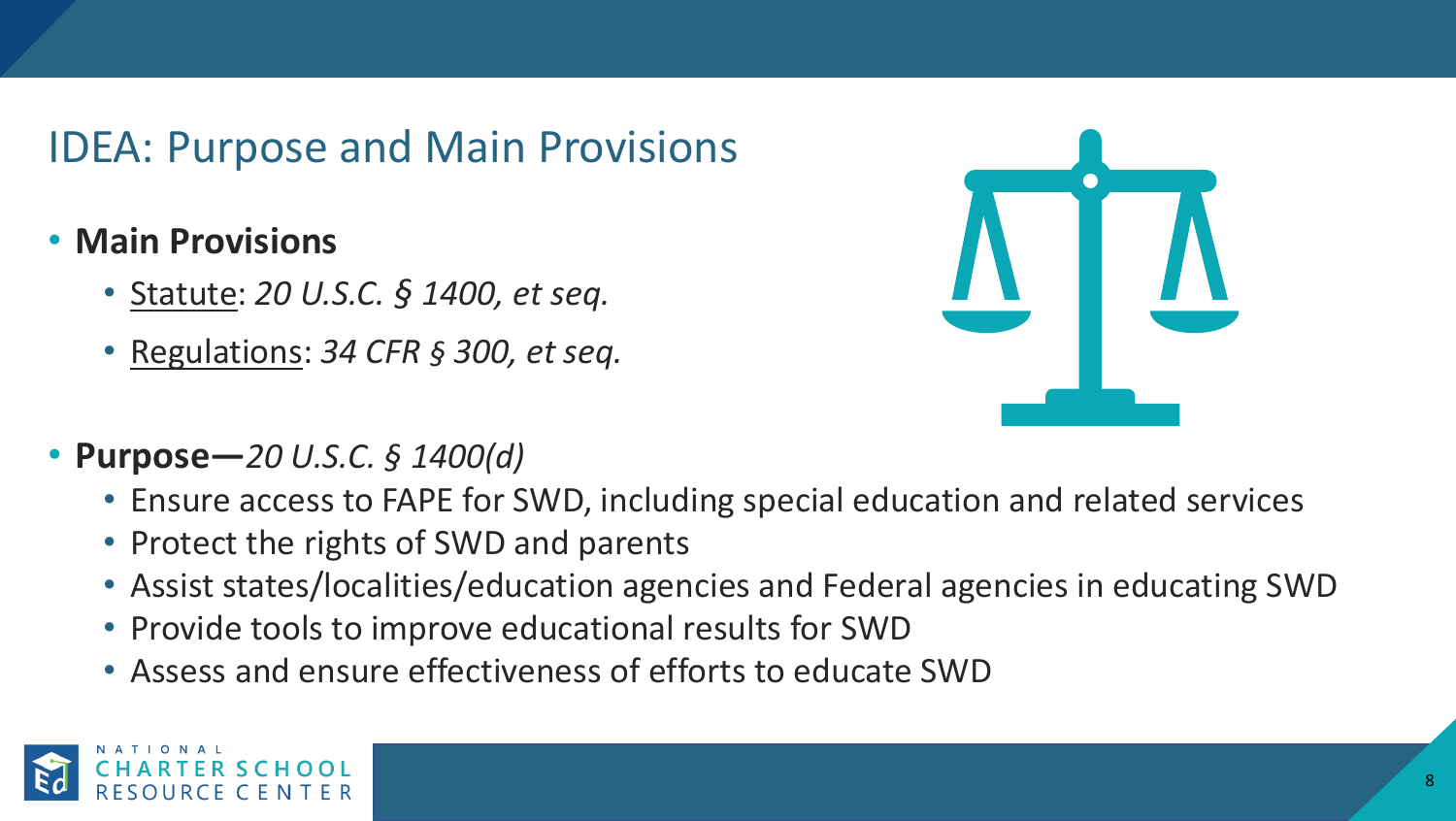## IDEA: 13 Disability Categories

- Autism
- Deaf-blindness
- Deafness
- Emotional disturbance
- Hearing impairment
- Intellectual disability
- Multiple disabilities
- Orthopedic impairment
- Other health impairment
- Specific learning disability
- Speech or language impairment
- Traumatic brain injury
- Visual impairment (including blindness)

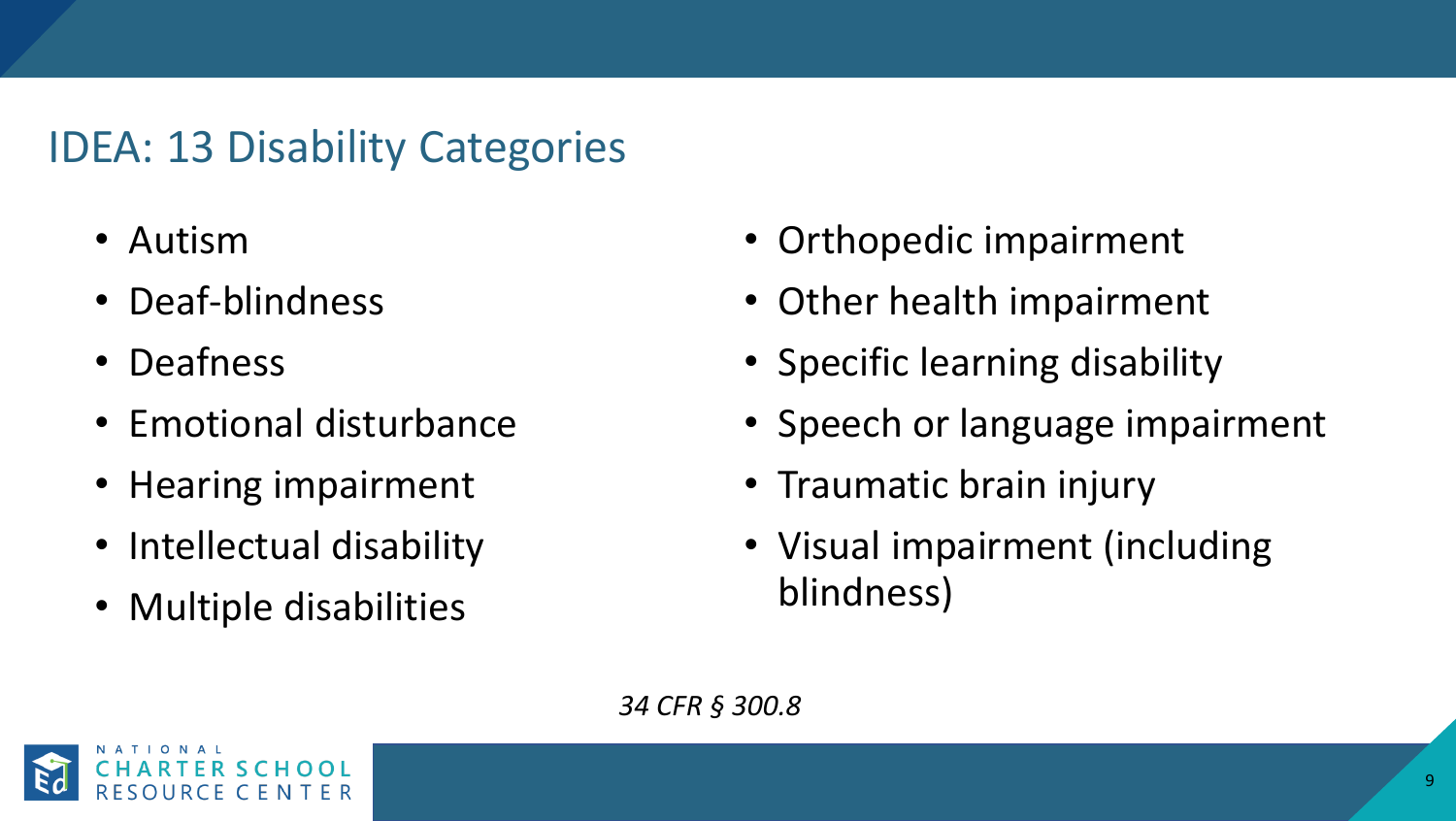## IDEA: Treatment of Charter Schools

- **Charter schools that are their own LEAs for SPED purposes—**
	- State provides funding to charter schools *(34 CFR §§ 300.209(c) and 300.705)*
- **Charter schools that are part of another LEA—**
	- LEA provides funding to charter schools in the same way and at the same time as it does to other public schools within the LEA *(20 U.S.C. § 1413(a)(5); 34 CFR § 300.209(b))*

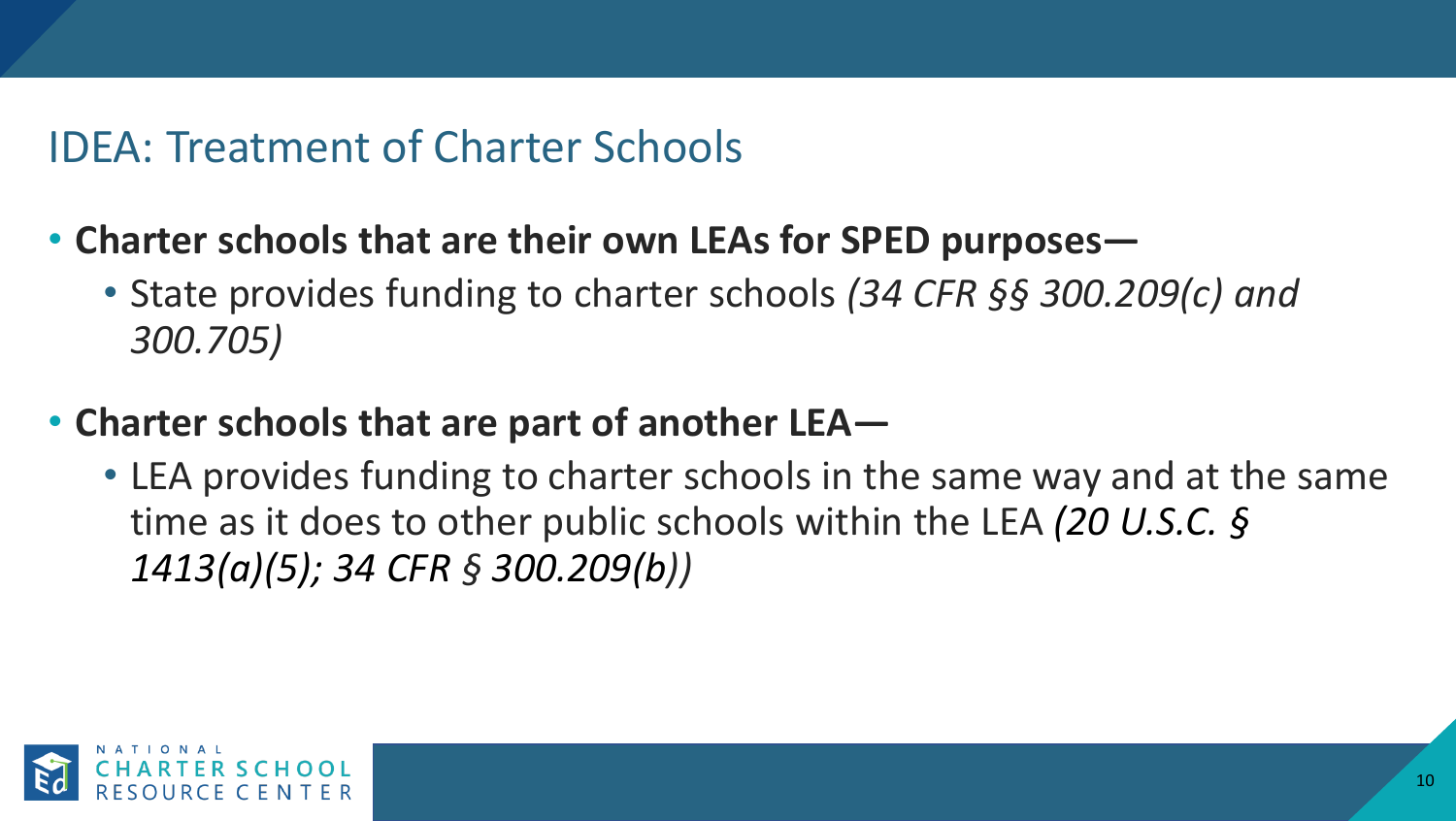ESSA and IDEA—What changed and when?

## •**2015**

• ESSA passed; included changes to IDEA



## •**2017**

• ED revised IDEA regulations to conform with ESSA

*See [here](mailto:mailto:http://www.ncld.org/wp-content/uploads/2017/06/summary-chart-idea-essa-regs-6-29-17.pdf) for complete list of changes.* 

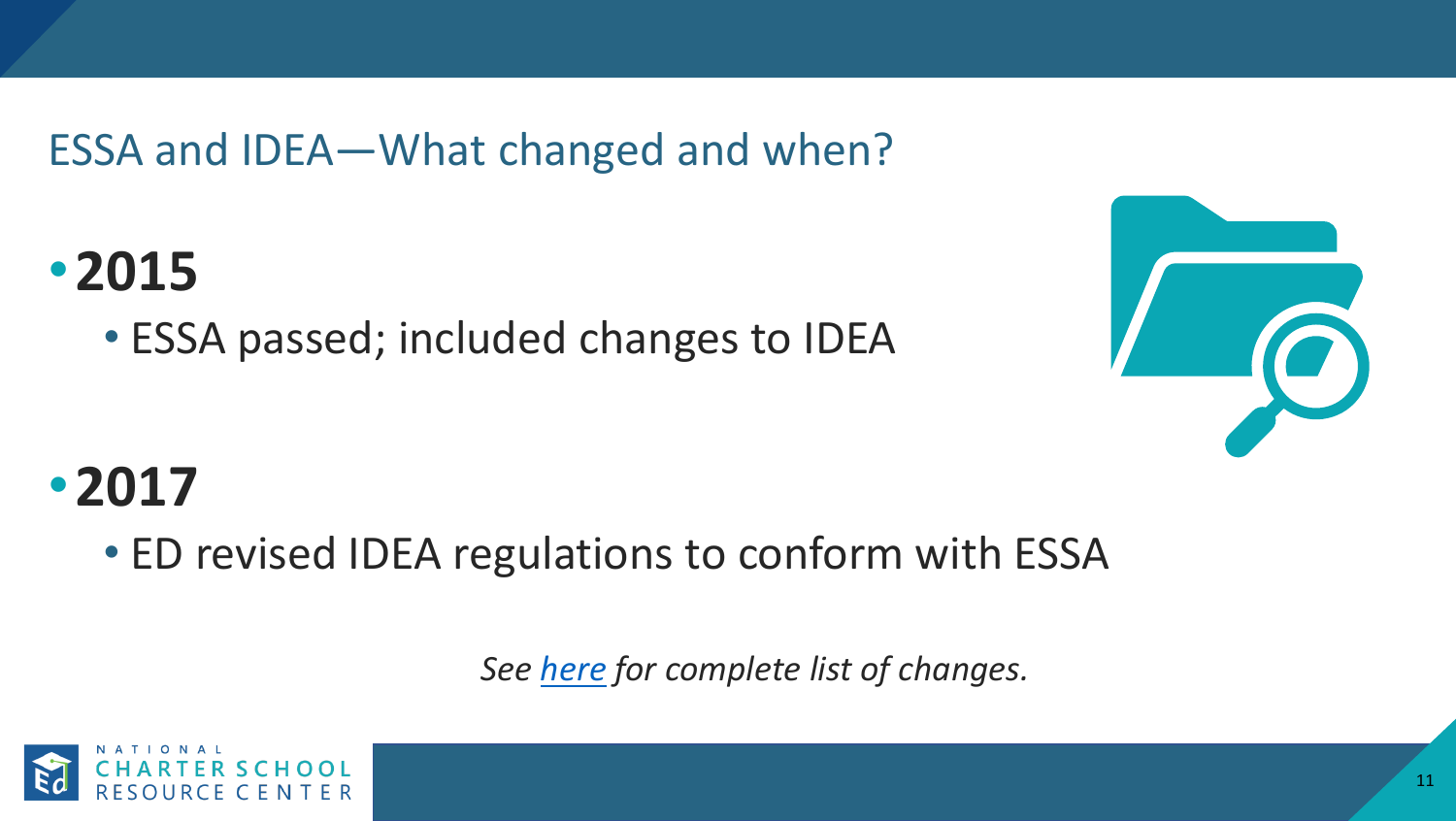#### ESSA and IDEA—What changed?

## **Standards**

Assessments

School Performance

State Diplomas

Discipline Procedures

National Council on Disability, ESSA and Students with Disabilities,

[https://ncd.gov/sites/default/files/NCD\\_ESSA-](https://ncd.gov/sites/default/files/NCD_ESSA-SWD_Accessible.pdf)

SWD\_Accessible.pdf.



## Professional Learning and Supports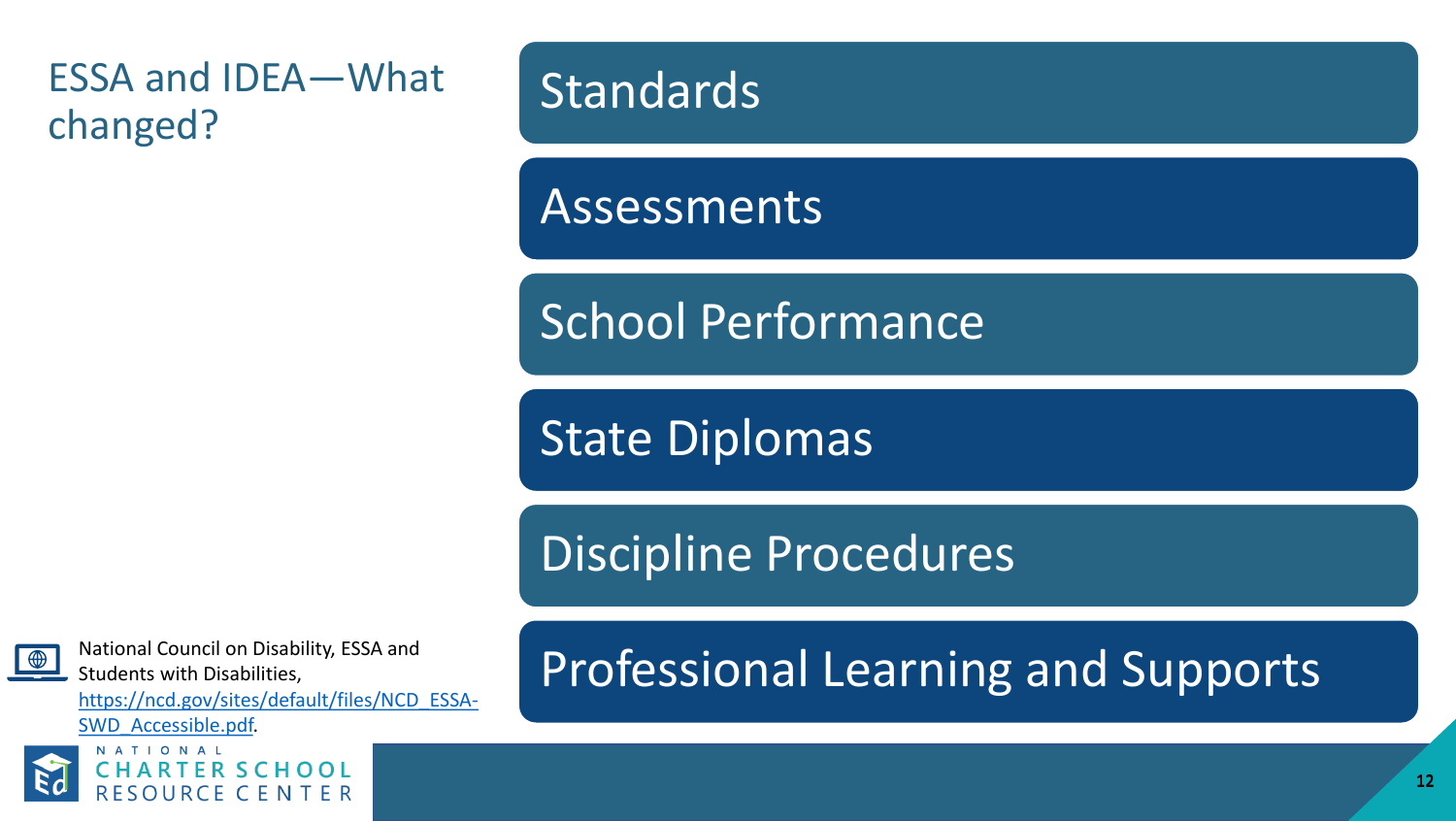## **Overview of Students with Disabilities in Charter Schools**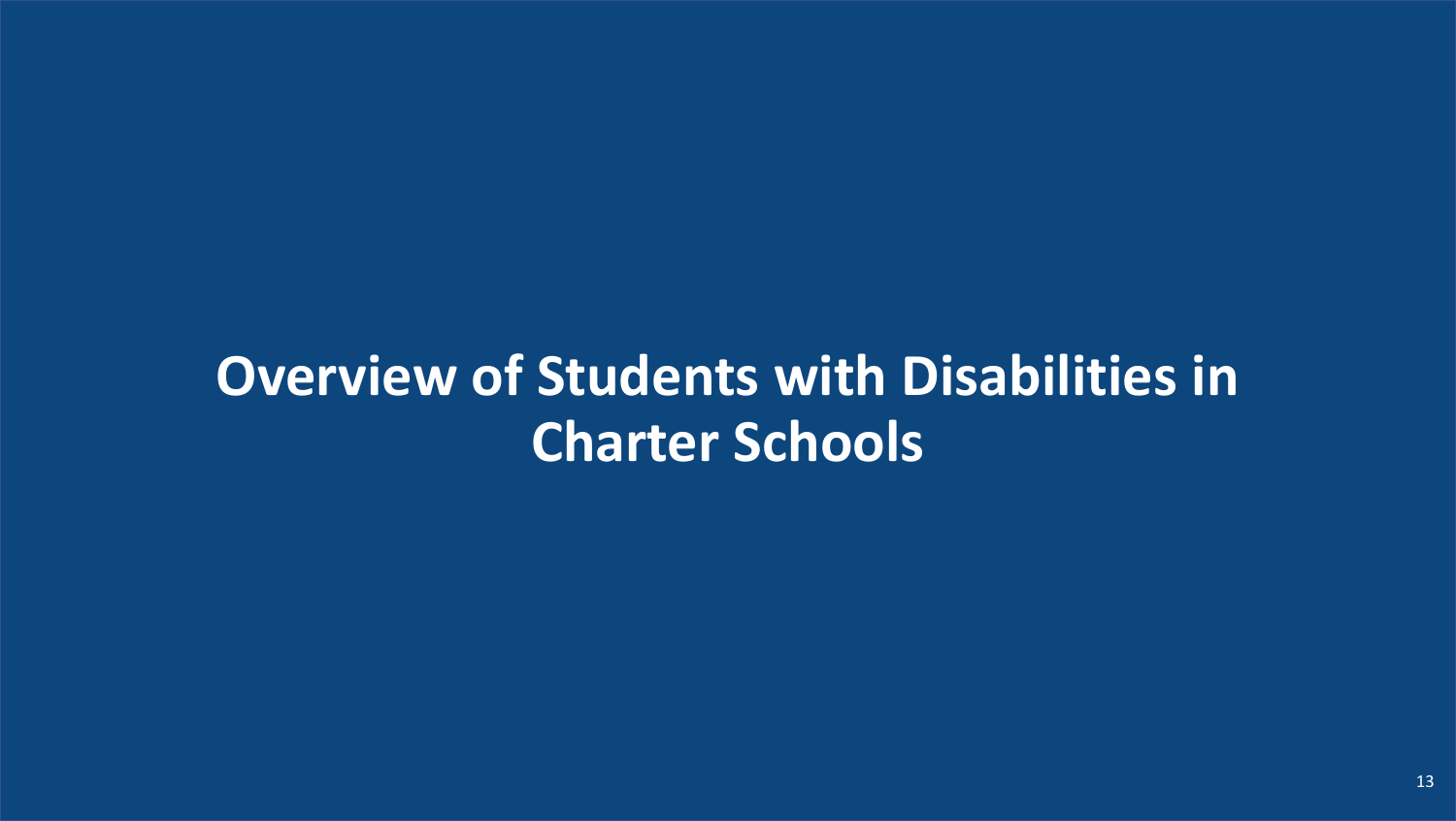## Students with Disabilities in Charter Schools: Enrollment Trends

- Since 2008, the difference in SWD enrollment between charter and traditional schools has decreased; differences vary by state.
- In comparison to traditional public schools, charter schools—
	- Enroll slightly fewer students with disabilities (10.79% vs. 12.84%).
	- Report enrolling (1) higher % of students with specific learning disability, autism, and emotional disturbance; and (2) lower % of students with developmental delay, multiple disabilities, and intellectual disability.



National Center for Special Education in Charter Schools, (2019), Key Trends in Special Education in Charter Schools in 2015-2016: A Secondary Analysis of the 2015-2016 Civil Rights Data Collection,<https://www.ncsecs.org/top-10-resources/crdc-analysis/>

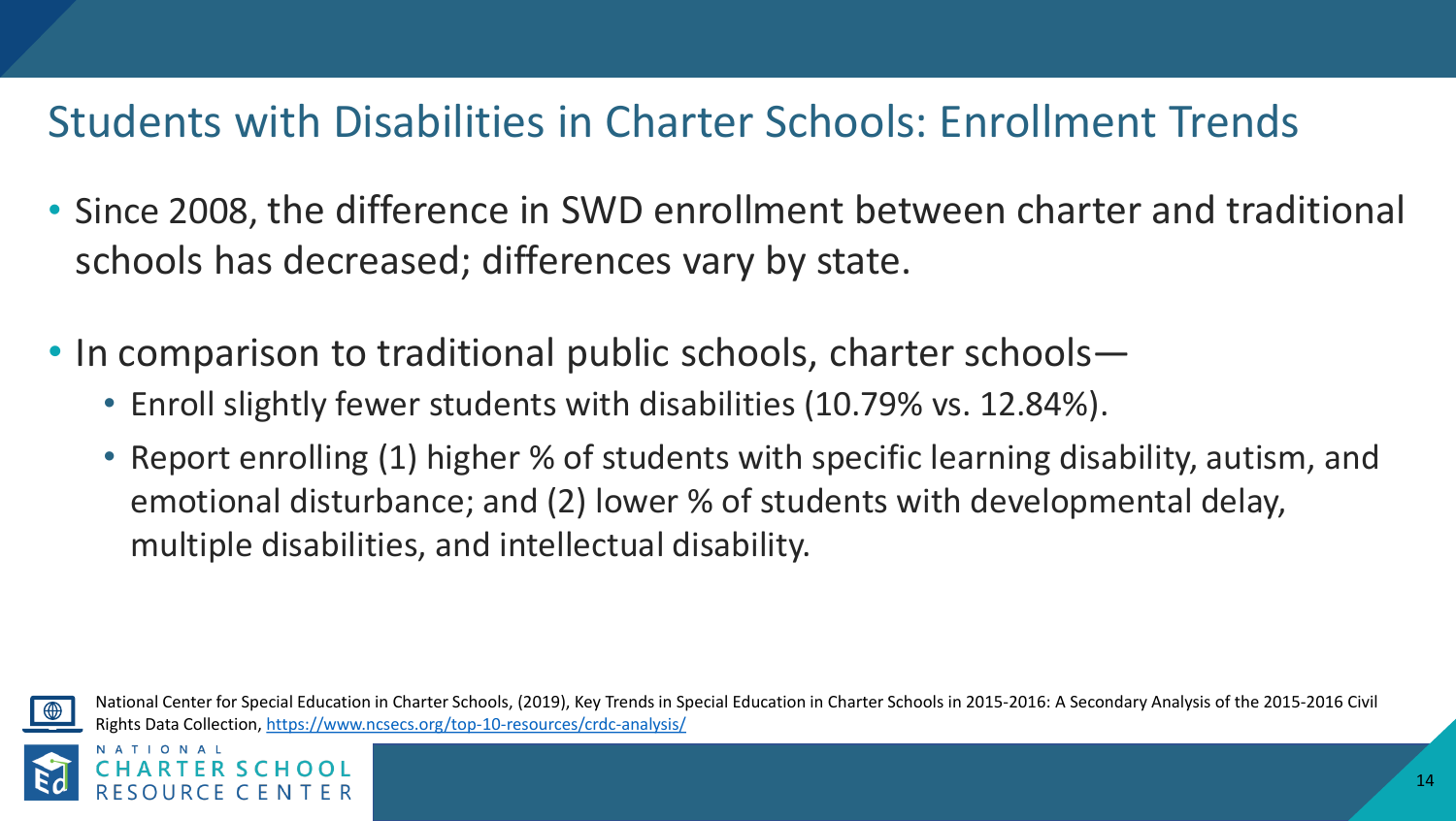### Students with Disabilities in Charter Schools: State Role

### **States must—**

• Ensure all LEAs (both charter school LEAs and charter schools that are part of LEAs) meet all their responsibilities under IDEA, Part B, including LRE.





U.S. Department of Education, Office for Civil Rights and Office of Special Education ad Rehabilitation; Know Your Rights: Students with Disabilities in Charter Schools Services; [https://sites.ed.gov/idea/files/dcl-factsheet-201612-504-charter-school.pdf.](https://sites.ed.gov/idea/files/dcl-factsheet-201612-504-charter-school.pdf)

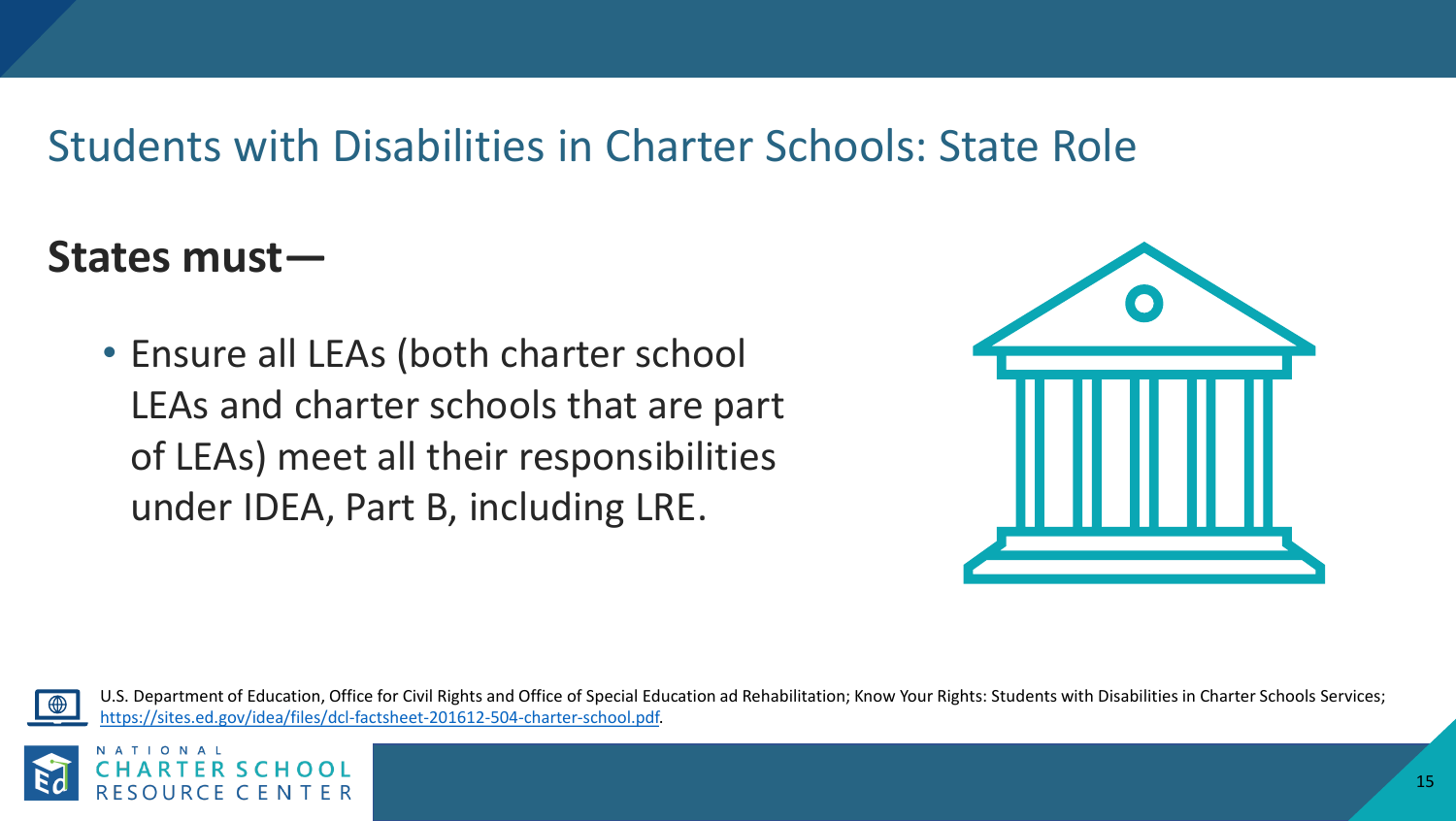## Students with Disabilities in Charter Schools: Charter Role

## **Charter schools must—**

• Afford SWD and their parents the same rights/protections they would have if attending other public schools (IDEA, Part B).



• Provide FAPE to SWD in accordance with a properly developed IEP in the LRE.



U.S. Department of Education, Office for Civil Rights and Office of Special Education ad Rehabilitation; Know Your Rights: Students with Disabilities in Charter Schools Services; [https://sites.ed.gov/idea/files/dcl-factsheet-201612-504-charter-school.pdf.](https://sites.ed.gov/idea/files/dcl-factsheet-201612-504-charter-school.pdf)

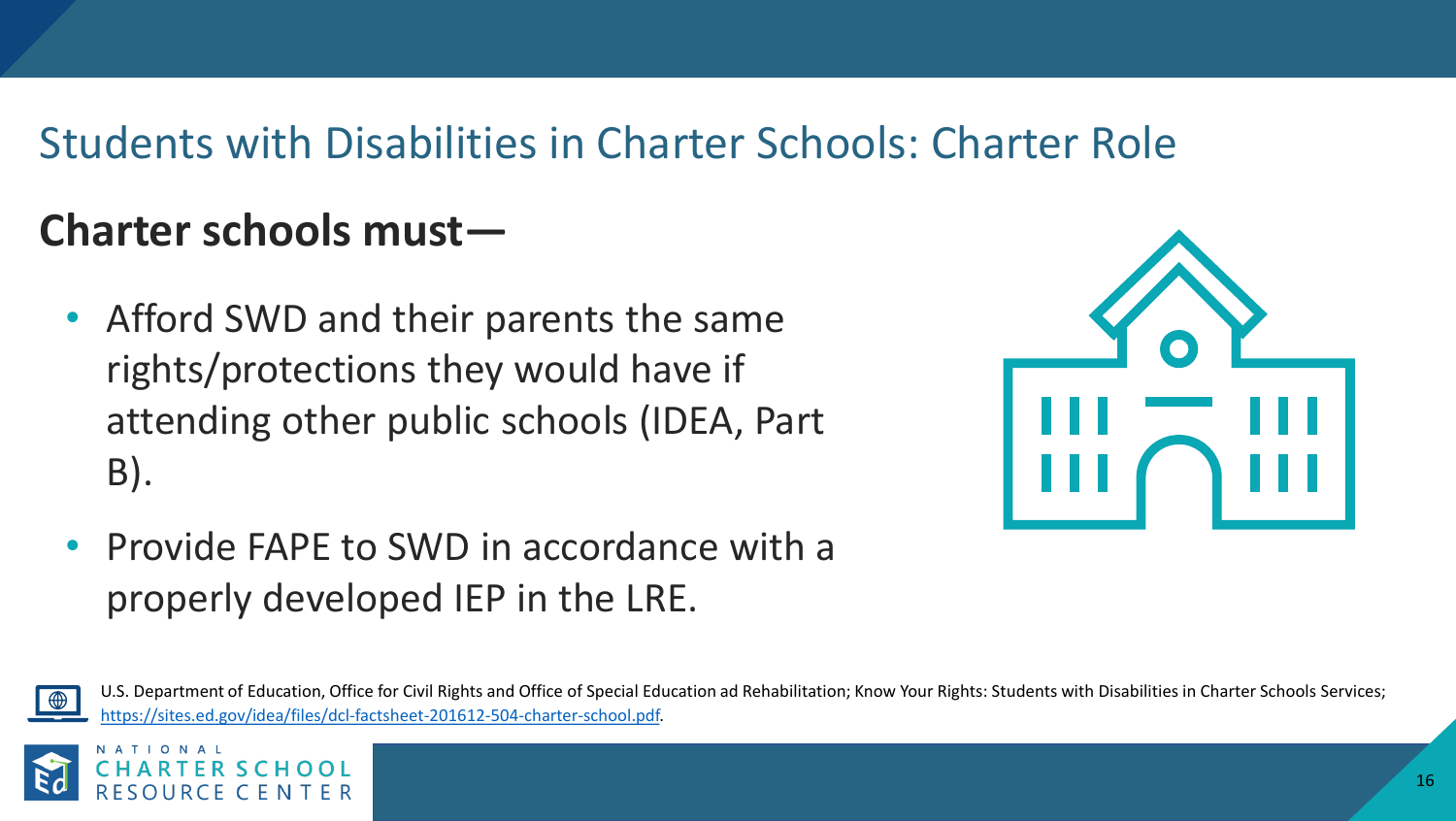## **Charter School Responsibilities**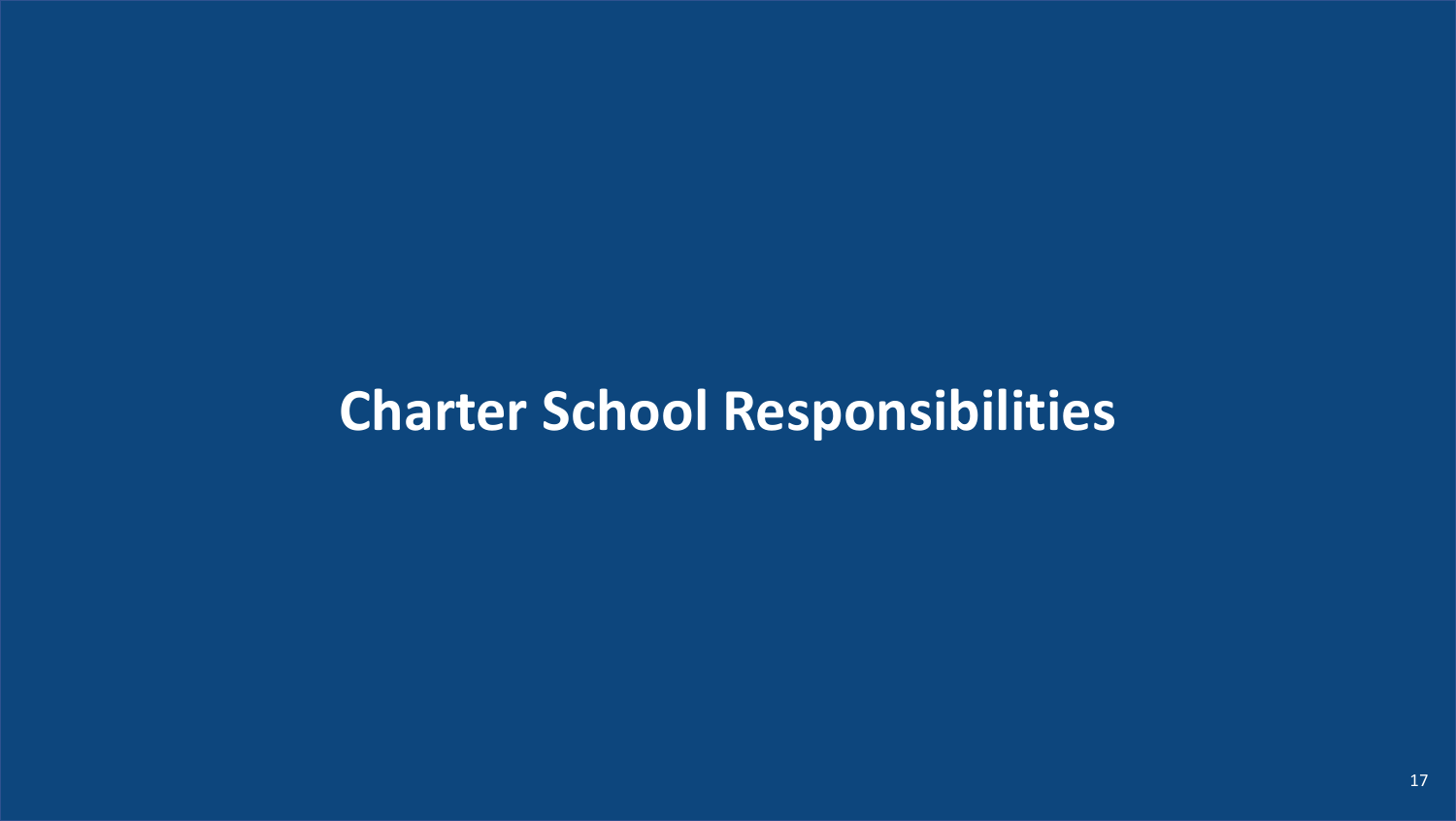## Charter School Responsibilities: FAPE

#### **FAPE means the special education and related services—**

- Identified by the IEP team as needed to meet the child's needs
- Provided by the school at no cost to the parents

## **The IEP is the primary vehicle for providing FAPE.**

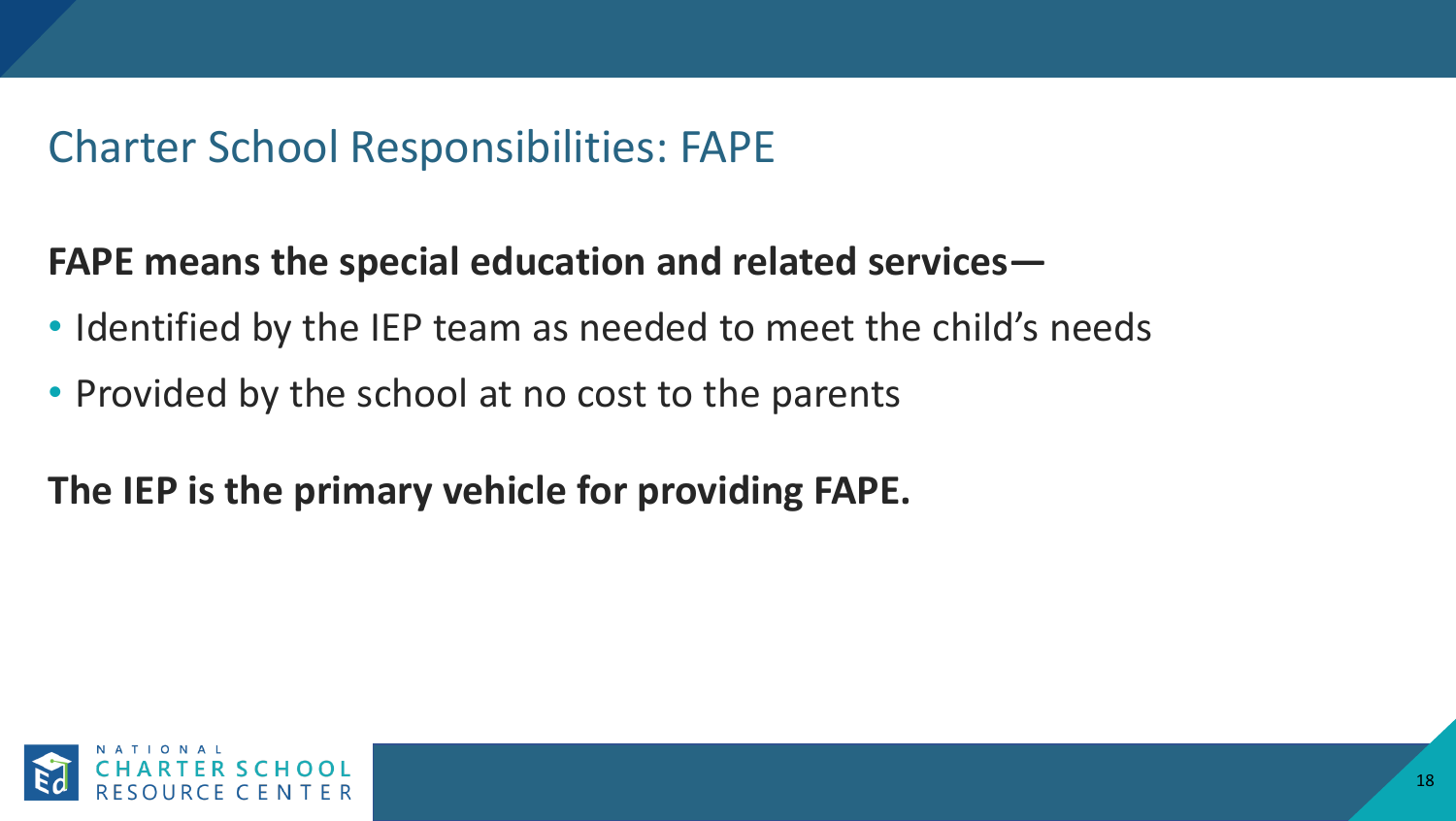## Charter School Responsibilities: Child Find

## **IDEA requires that all public schools—**

- Locate, identify, and evaluate all children with disabilities (aged birth through 21) in need of early intervention or special education.
- Notify parents how to request services and programs that lead to the identification, location, and evaluation of SWD.

*34 CFR § 300.111*

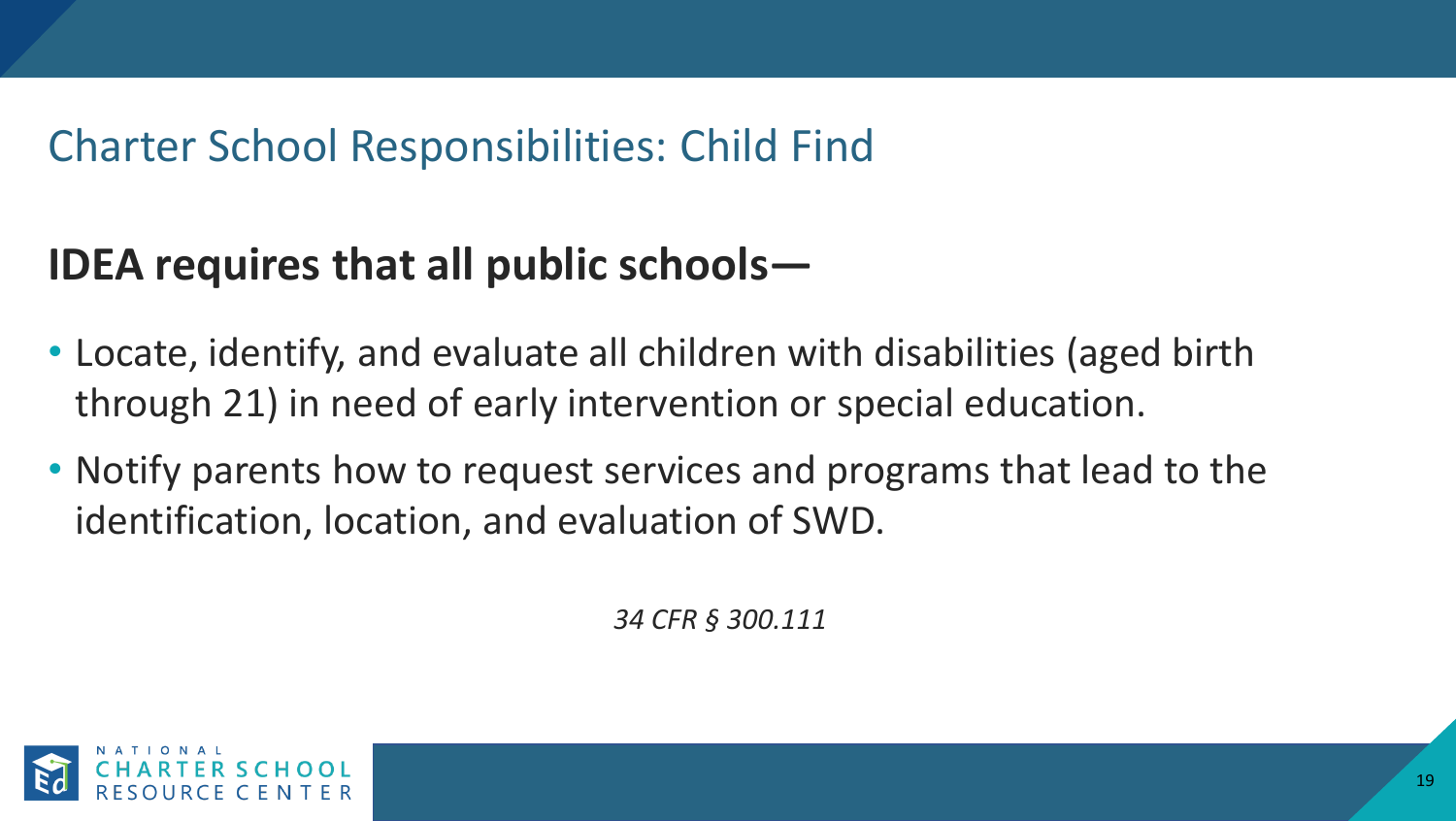### Charter School Responsibilities: Evaluations Overview

Charter schools must evaluate any child that it knows or suspects of having a disability.

- Students must have two types of evaluations—
- An initial evaluation
- A three-year reevaluation

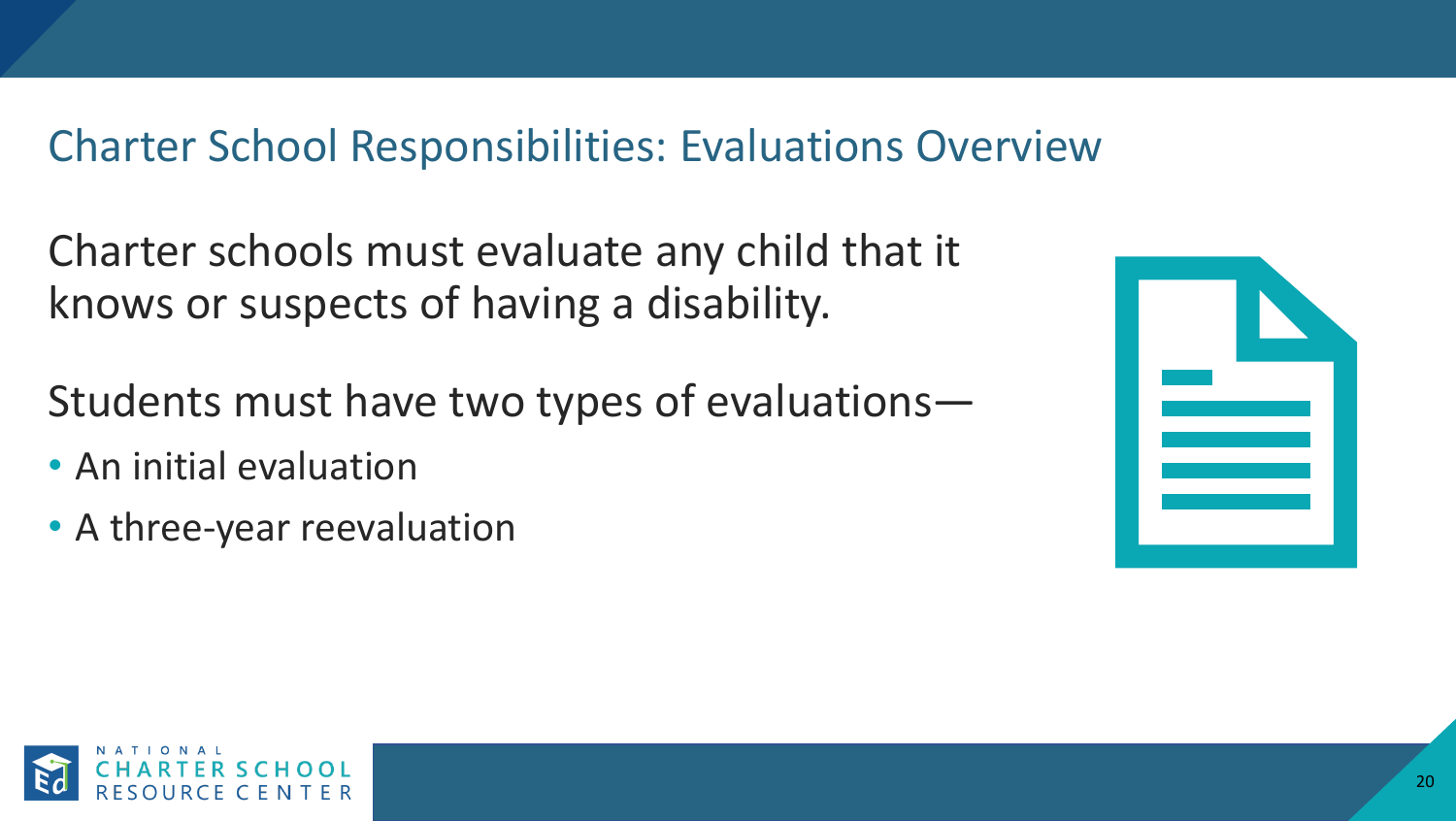## Charter School Responsibilities: Initial Evaluation

**Each public agency must conduct a full and individual initial evaluation:**

- Before the initial provision of special education and related services (*34 CFR §§ 300.304 to 300.306*)
- Within 60 days of parental consent, and include procedures to:
	- Determine if the child is a SWD (per *34 § CFR 300.8*); and
	- Determine the child's educational needs.

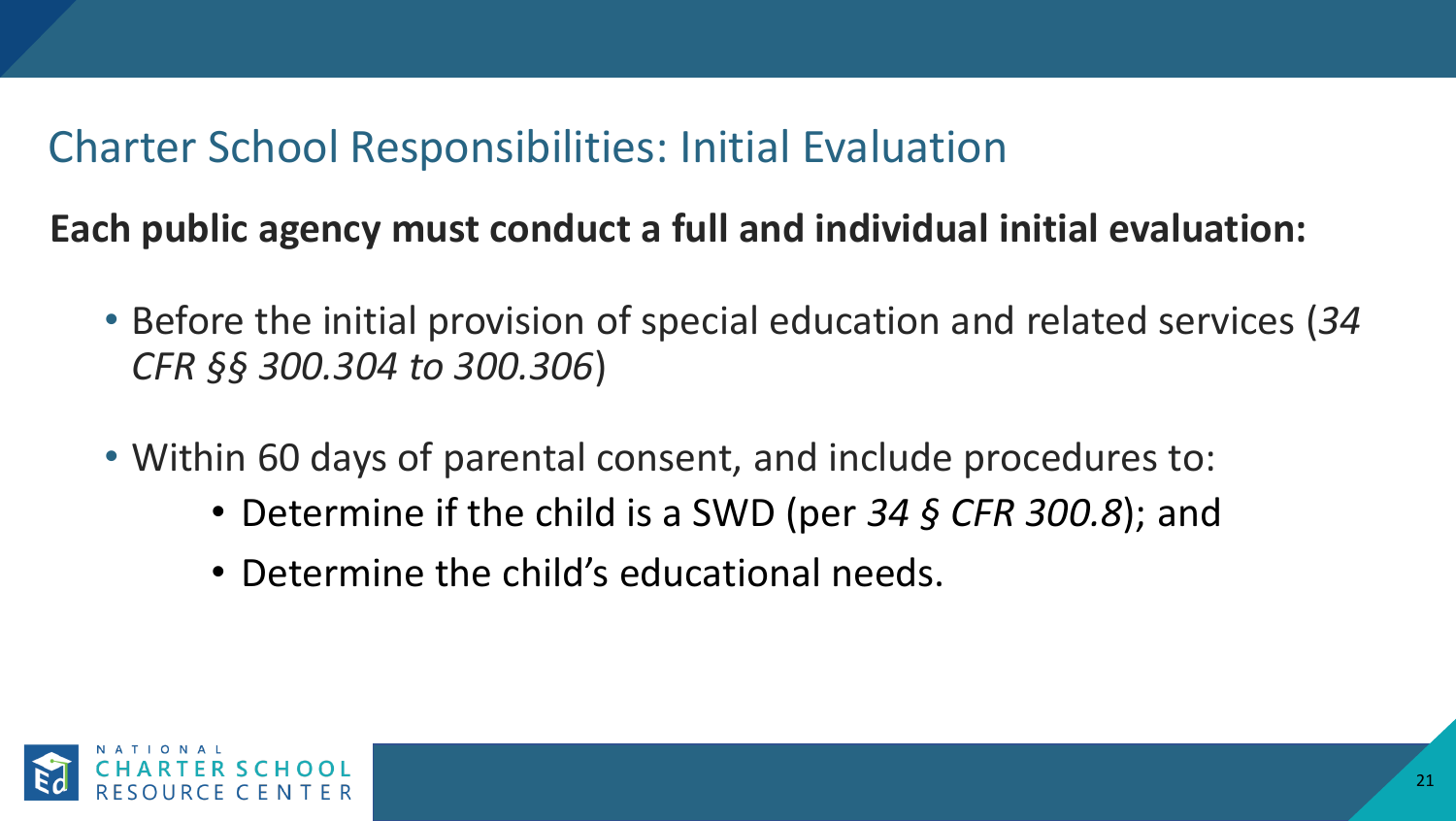## Charter School Responsibilities: Three-Year Reevaluation

- **A public agency must conduct reevaluation of each SWD as follows:**
	- Determine whether the SWD's educational or related service need(s) including improved academic achievement and functional performance warrant reevaluation
	- Conduct reevaluation at parent or teacher request

*34 CFR §§ 300.304 to 300.311*

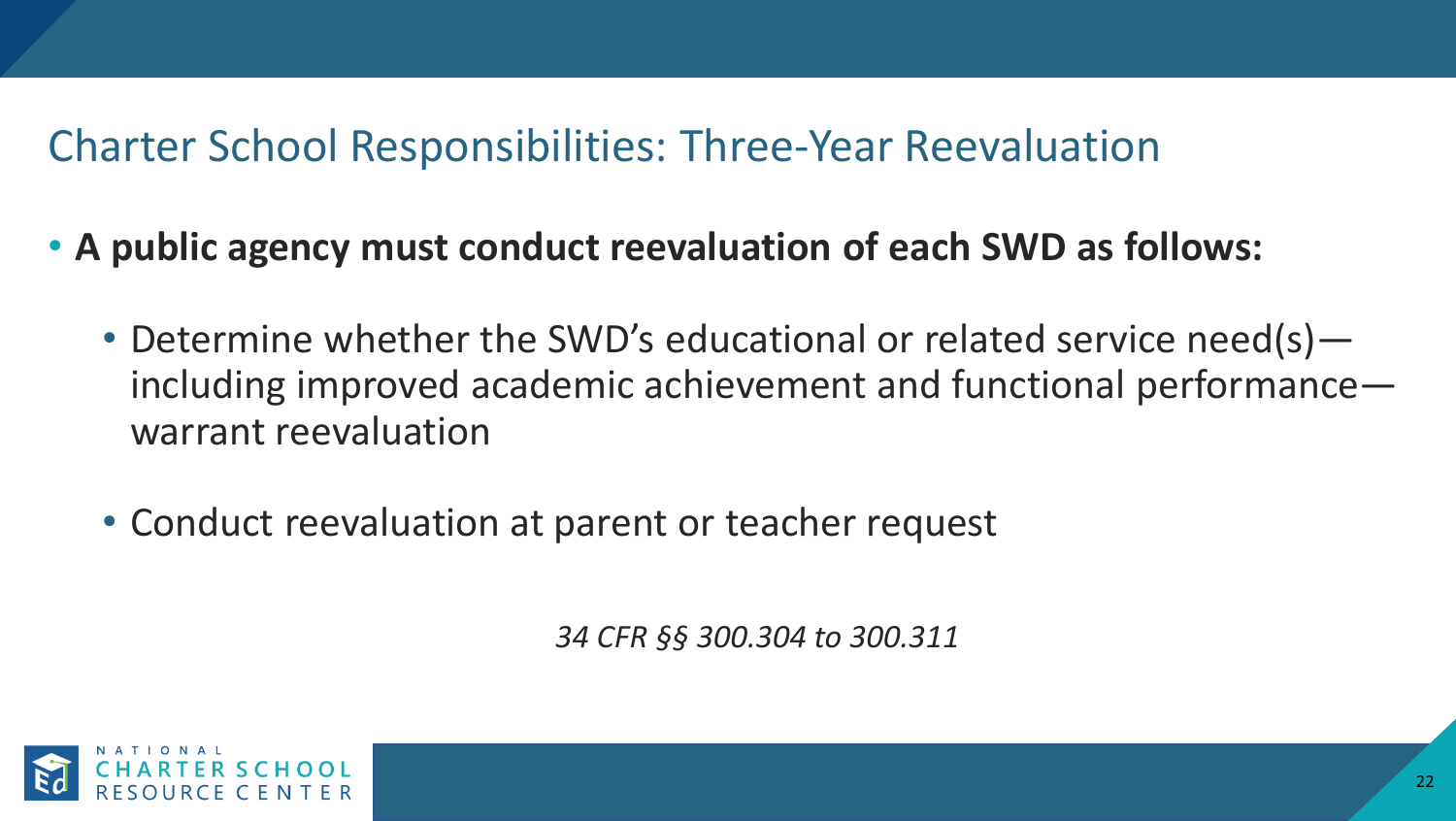## Charter School Responsibilities: IEP Review

### **Each public agency must ensure the IEP team:**

- Reviews the child's IEP periodically, but not less than annually, to determine whether the annual goals for the child are being achieved
- Revises the IEP, as appropriate, to address any lack of expected progress toward the annual goals described in 34 CFR § 300.320 and in the general education curriculum.

*34 CFR § 300.324*

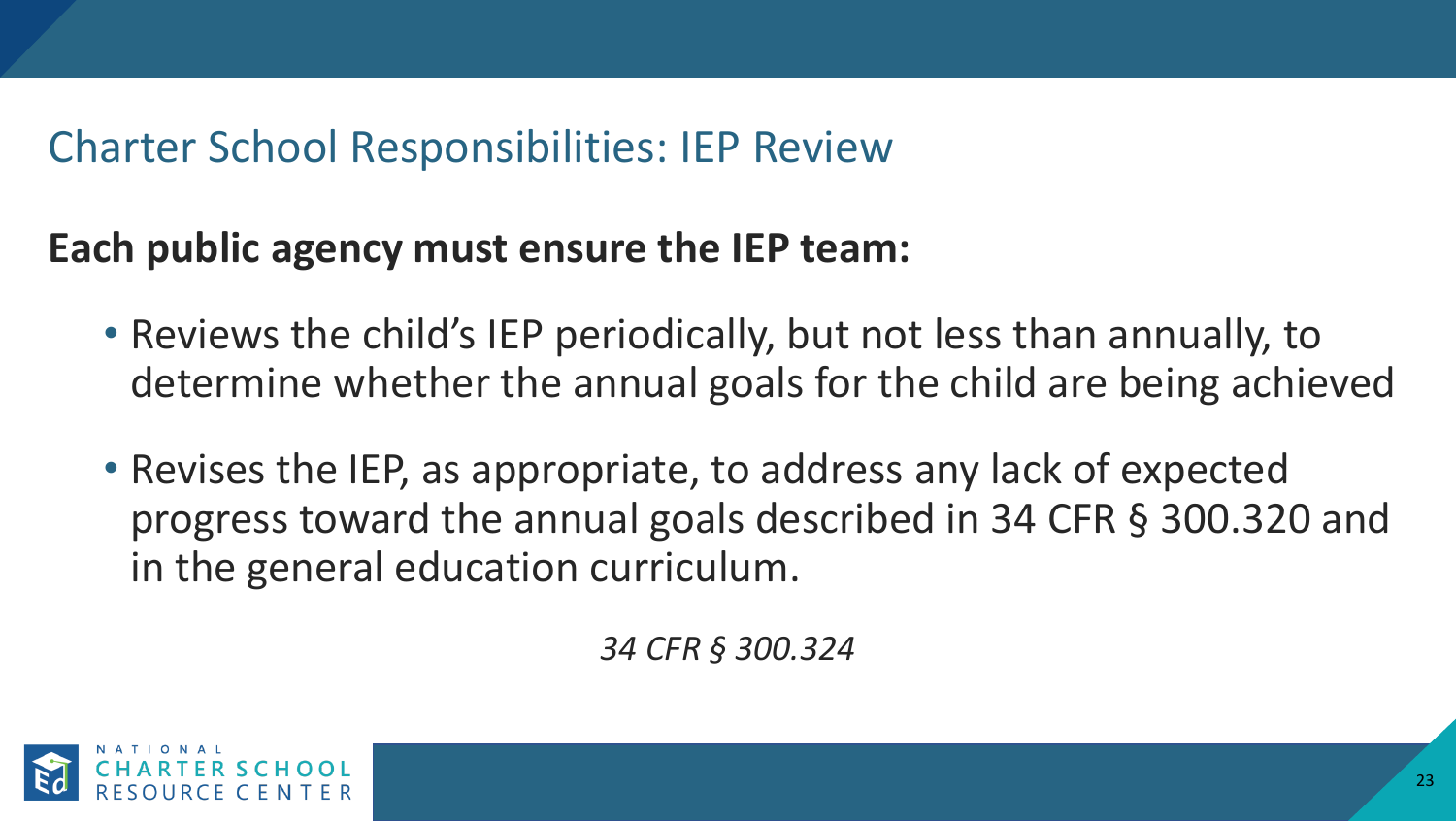## Charter School Responsibilities: Identifying LRE





SWD are general education students first

To the maximum extent appropriate, SWD are to be educated with their nondisabled peers

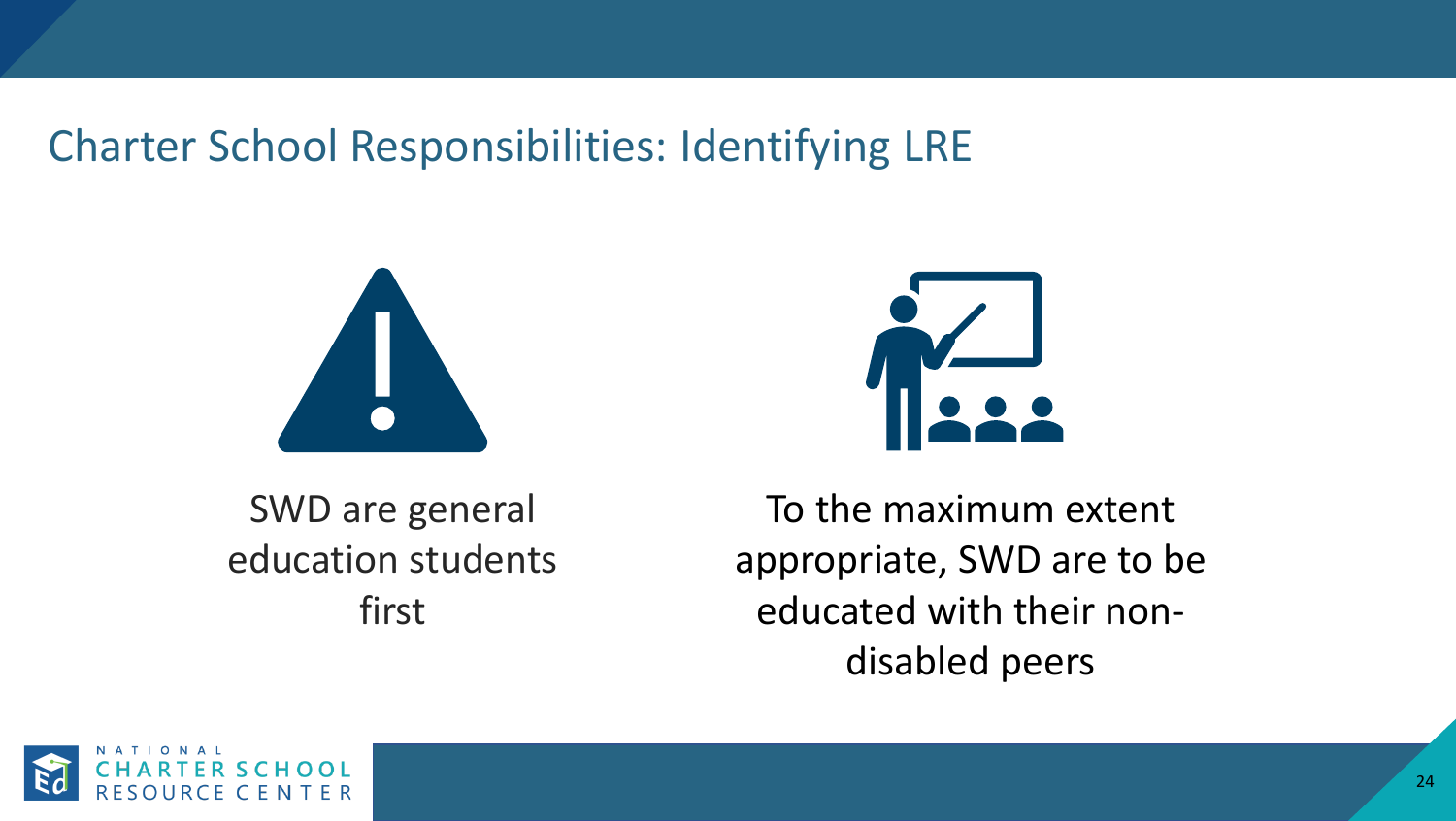## Charter School Responsibilities: The IEP

Each IEP must include:



Student's annual goals including academic and functional goals



Special education, related services, and supplementary aids students need to access the general education curriculum



Accommodations and modifications, as needed

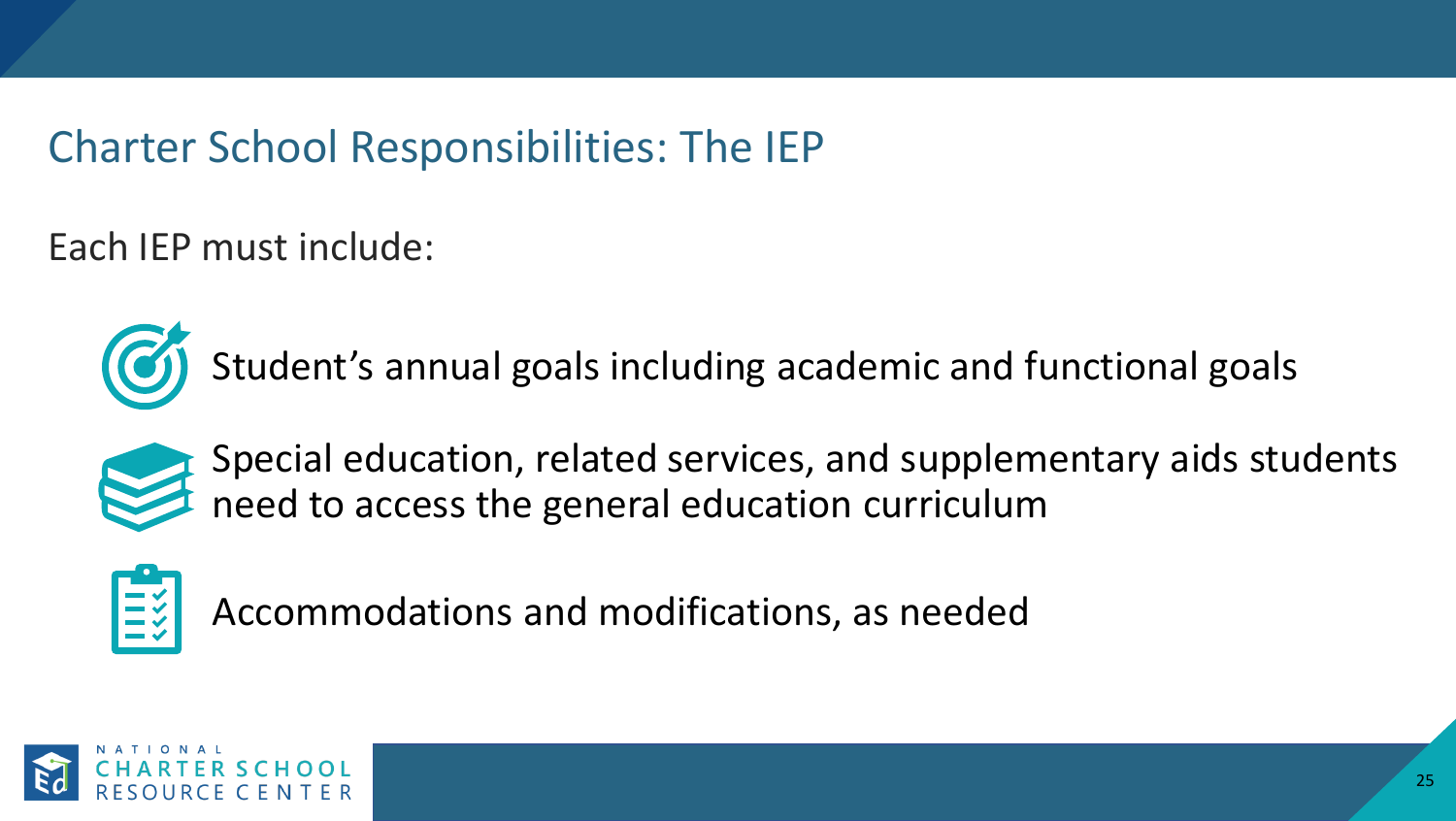### Charter School Responsibilities: Service Provision

- SWD enrolled in charter schools receive the same protections they would receive at traditional public schools.
- If the charter school does not offer the type of special education or related services necessary to provide FAPE as specified in a student's IEP, the charter school must:
	- arrange to provide the services directly, or
	- contract with another service provider at no cost to the parents.

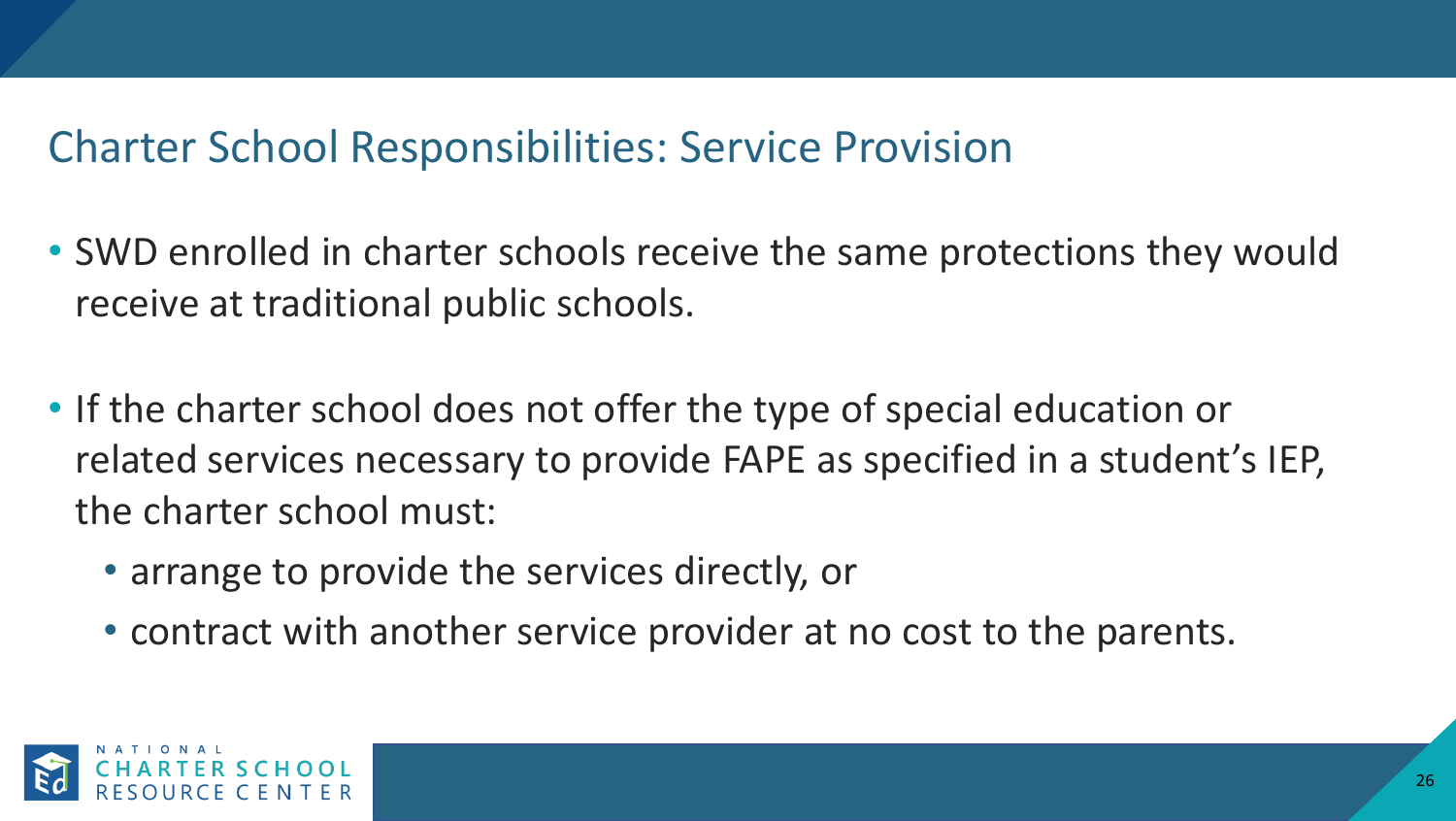## **Special Education Accountability in Charter Schools**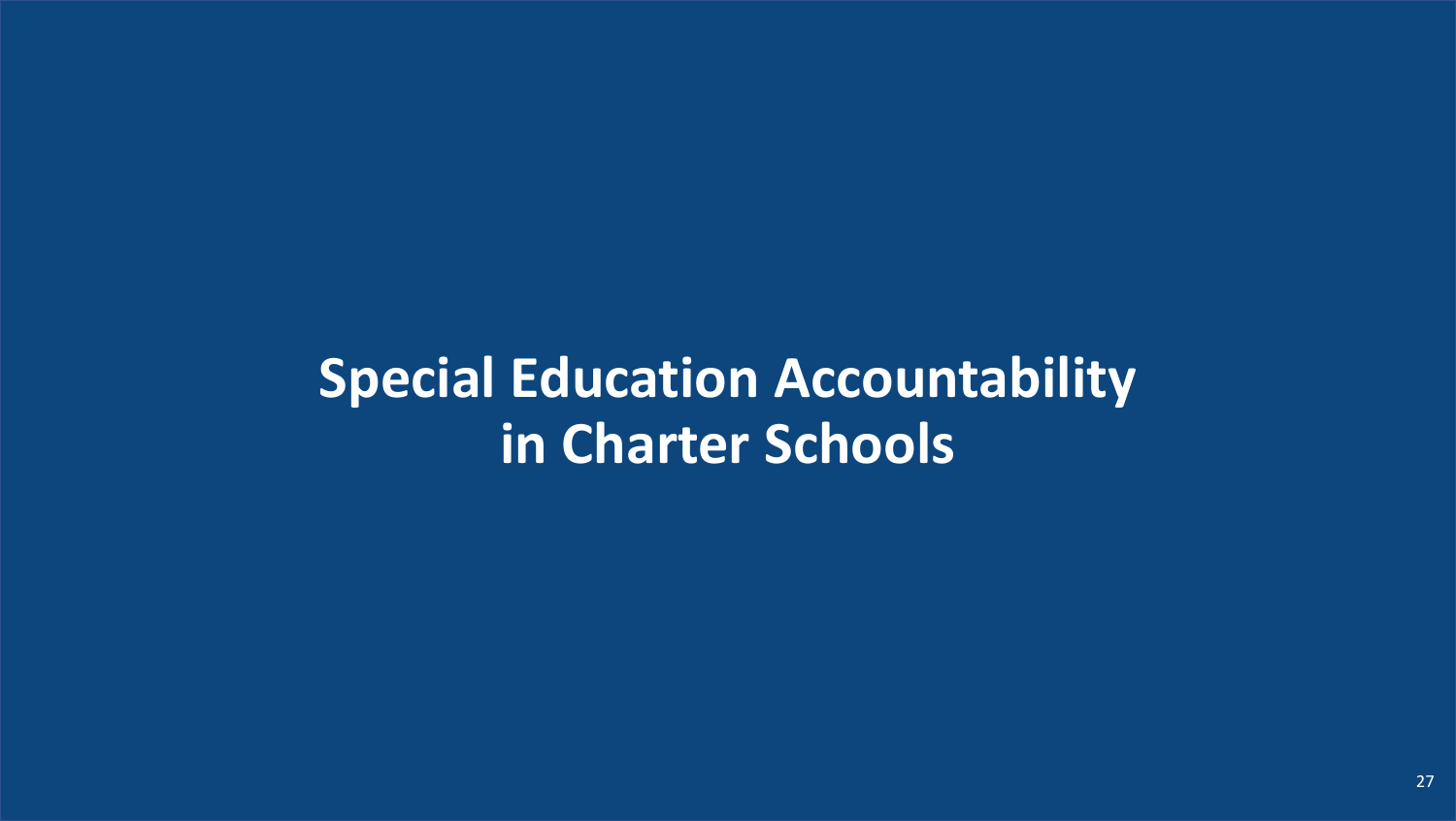

A position, or positions, at the charter school should ensure accountability for effectively serving SWD, including the following:

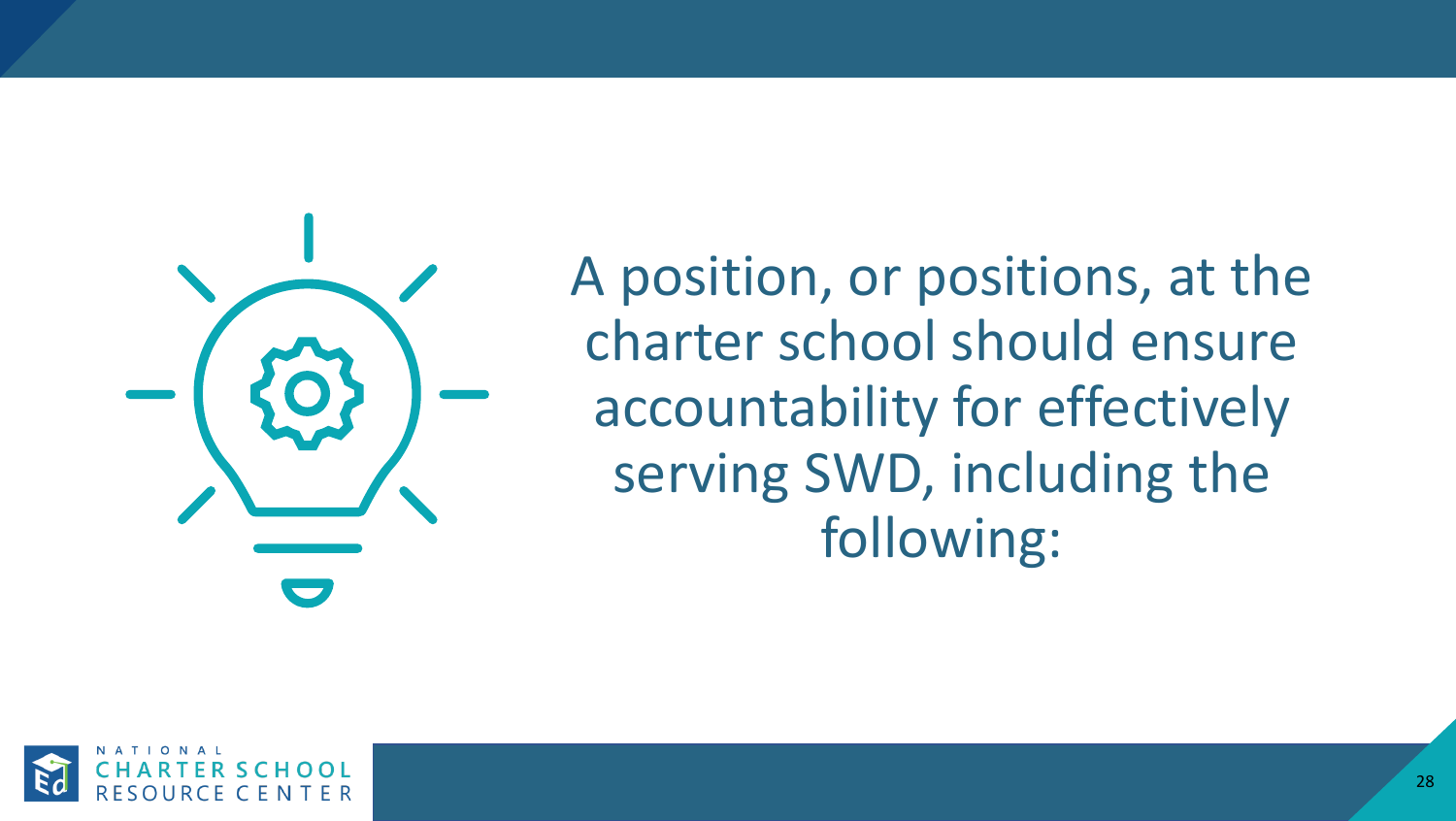#### Special Education Accountability in Charter Schools: Direct, Serve, Set, and **Collaborate**

| <b>Direct</b>                                                                                                       | Serve                                                                                 | <b>Set</b>                                                                                                                   | Collaborate                                                                        |
|---------------------------------------------------------------------------------------------------------------------|---------------------------------------------------------------------------------------|------------------------------------------------------------------------------------------------------------------------------|------------------------------------------------------------------------------------|
| Direct all services<br>for SWD and ensure<br>that students have<br>access to the<br>general education<br>curriculum | Serve as the school's<br>representative and<br>contact person for<br>programs for SWD | Set policies and<br>procedures for<br>special education<br>teachers and staff<br>who are<br>implementing<br>programs for SWD | Collaborate with<br>and support staff to<br>coordinate services<br>provided to SWD |

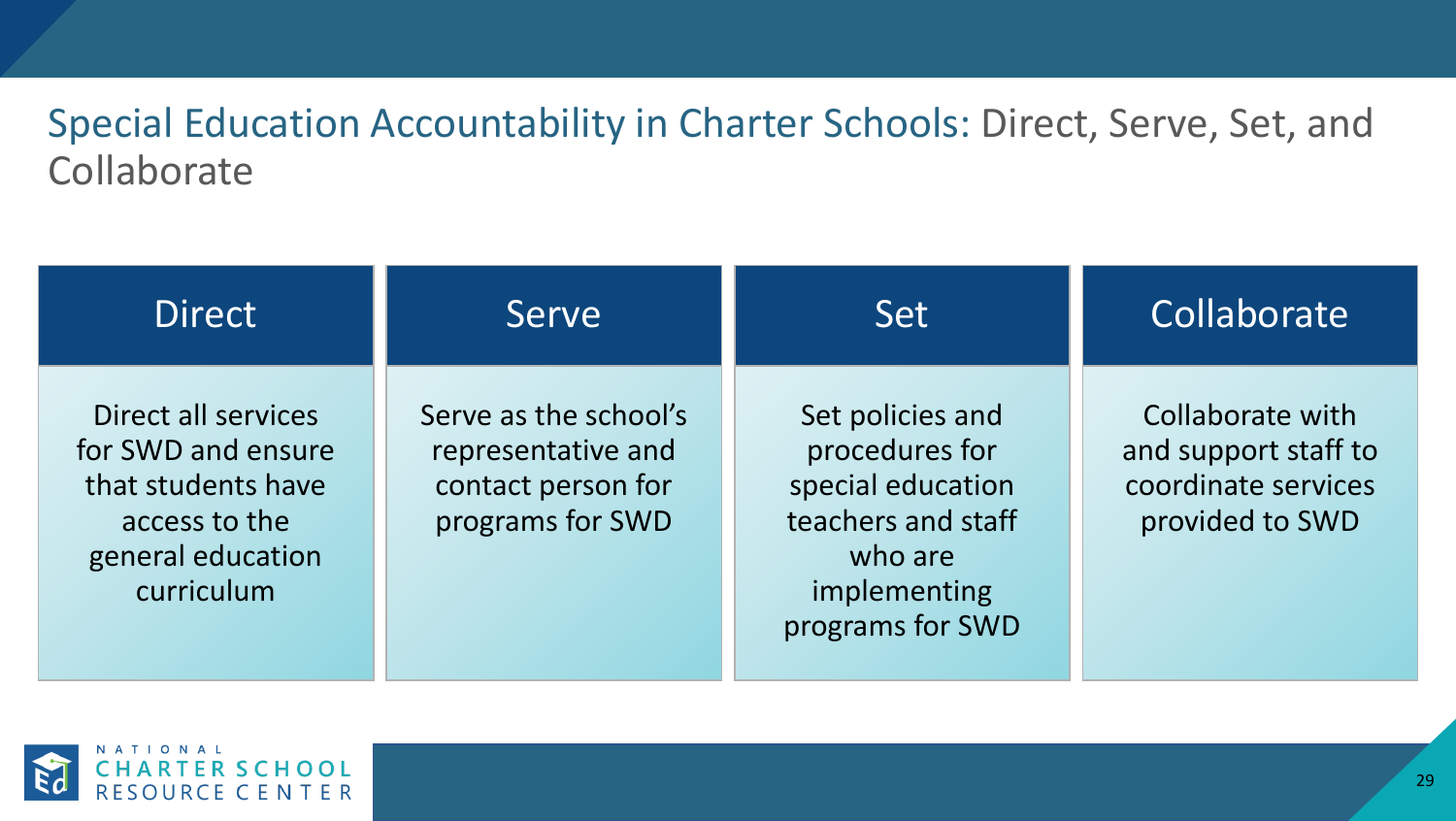#### Special Education Accountability in Charter Schools: Monitor, Support, Conduct, Evaluate

| Monitor                                                                                        | Support                                                                       | Conduct                                                                                                                                             | Evaluate                                                               |
|------------------------------------------------------------------------------------------------|-------------------------------------------------------------------------------|-----------------------------------------------------------------------------------------------------------------------------------------------------|------------------------------------------------------------------------|
| Monitor the<br>implementation of<br>all aspects of the<br>special education<br>program process | Support teachers in<br>developing IEPs and<br>ensure IEP timelines<br>are met | <b>Conduct ongoing</b><br>needs assessments<br>and collect and<br>analyze data to<br>refine and improve<br>operational<br>functions and<br>services | Evaluate special<br>education/pupil<br>services program<br>initiatives |

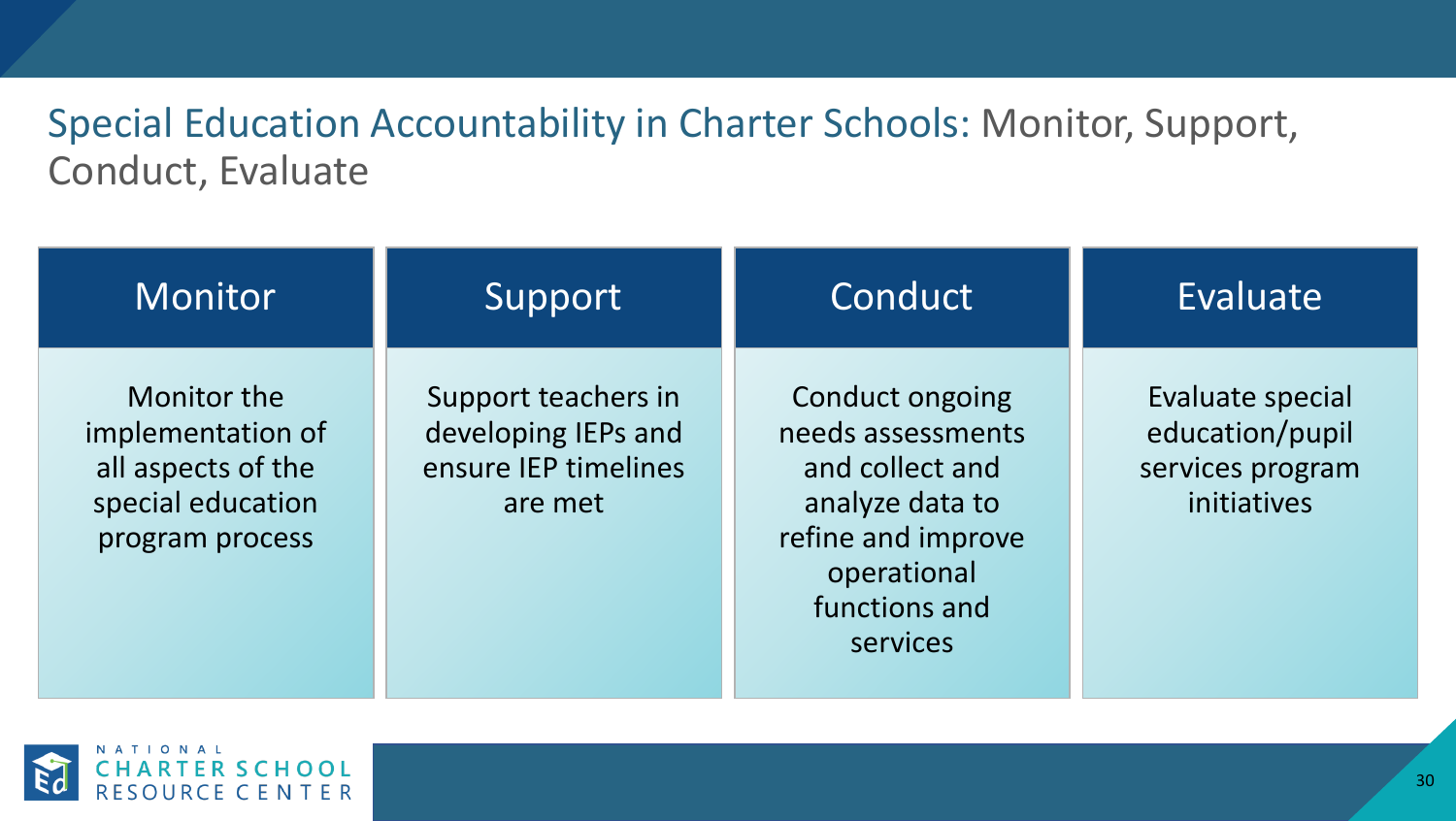Special Education Accountability in Charter Schools: Communicate, Respond, Maintain





| $\sum_{i=1}^n \frac{1}{i}$ |  |
|----------------------------|--|

Maintain open lines of communication regarding special education services with parents and teachers Respond to parent and advocacy groups

Maintain special education records and report required data

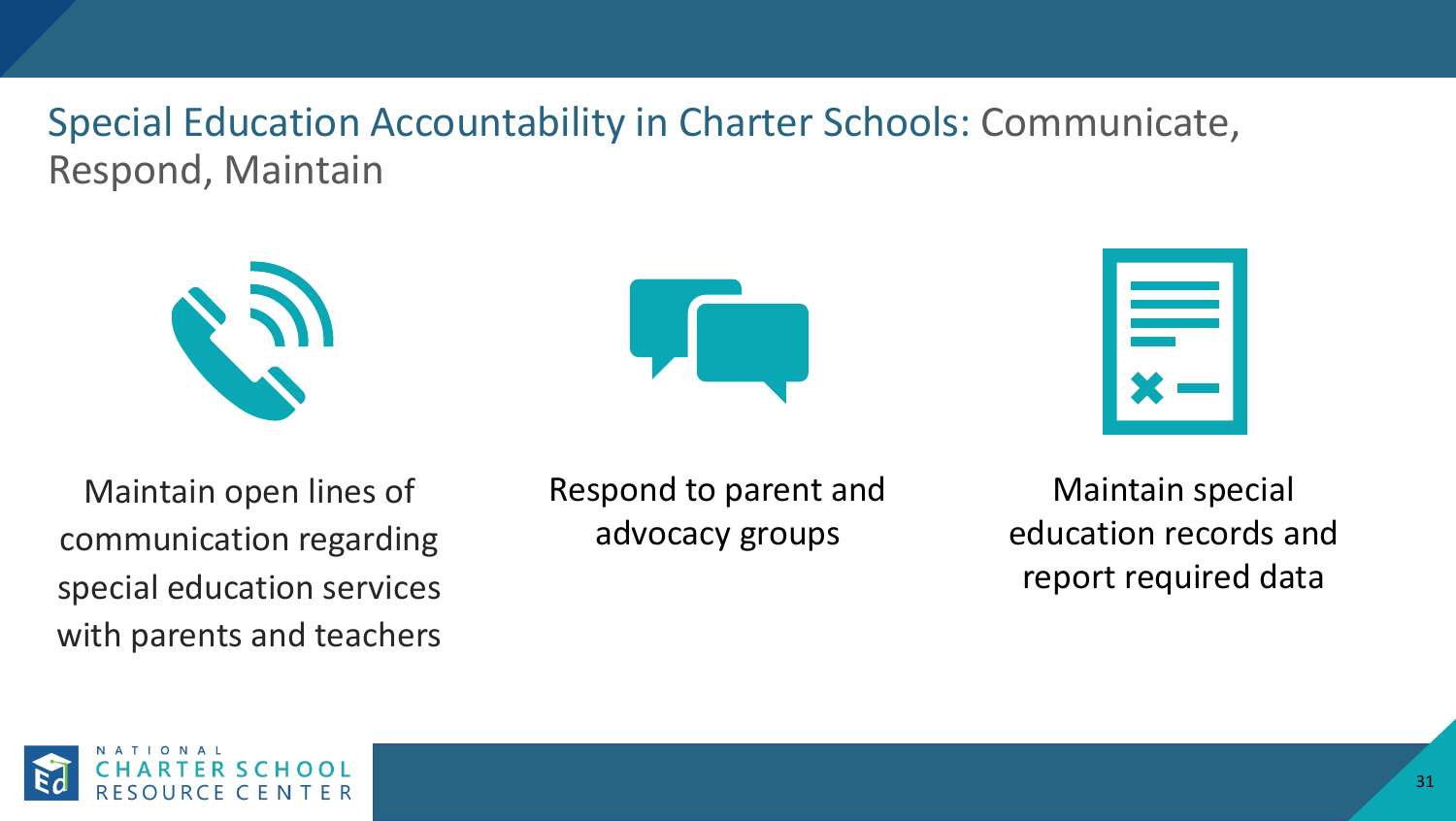## **Serving Students with Disabilities in a Virtual Environment**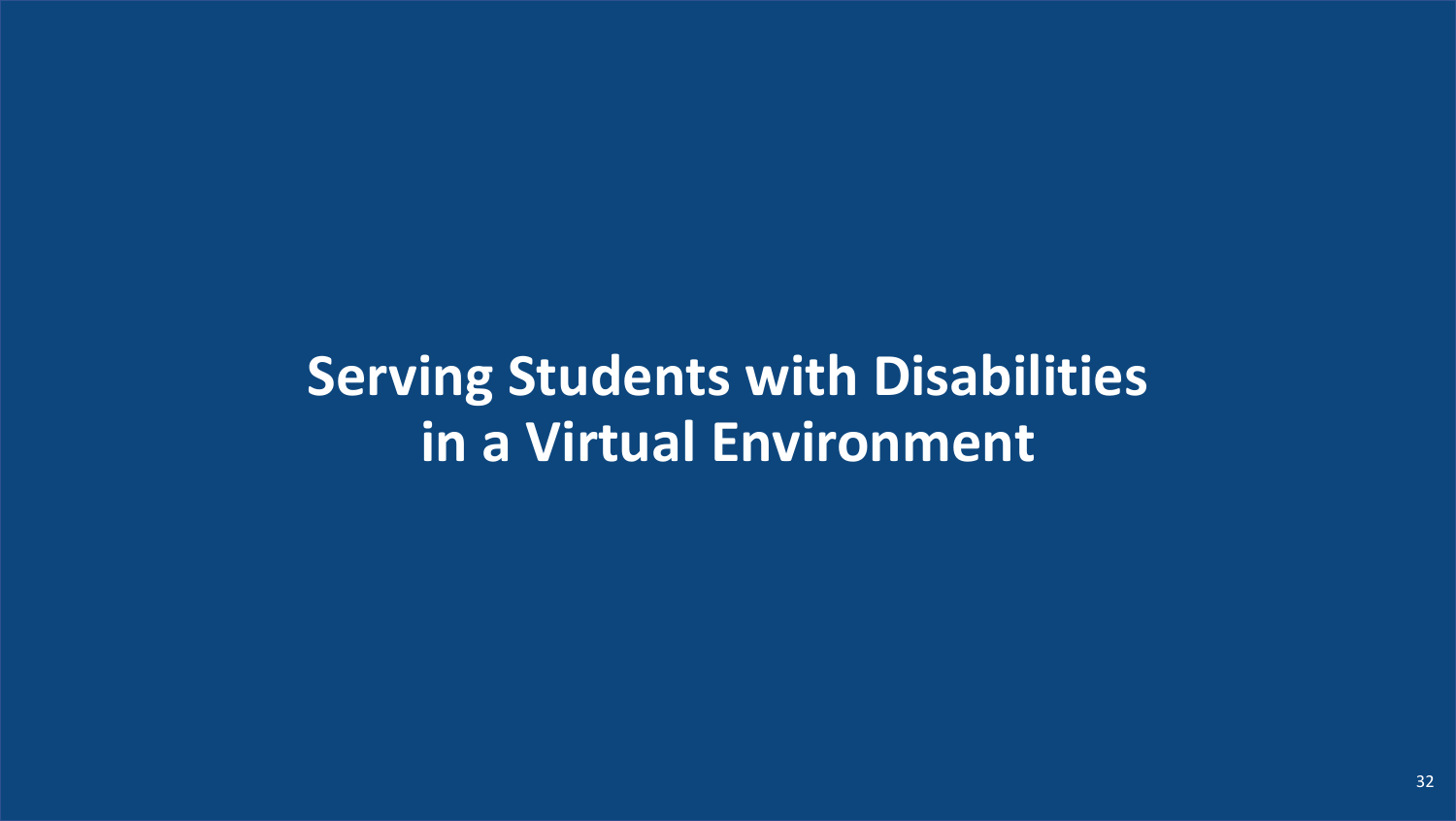## High-Leverage Practices in Special Education

**Critical practices for special education teachers** Collaboration

Assessment

Social/Emotional/Behavioral Practices

Instruction

[Council for Exceptional Children, High Leverage Practices in Special Education,](https://ceedar.education.ufl.edu/wp-content/uploads/2017/07/CEC-HLP-Web.pdf) CEEDAR Center, https://ceedar.education.ufl.edu/wpcontent/uploads/2017/07/CEC-HLP-Web.pdf.

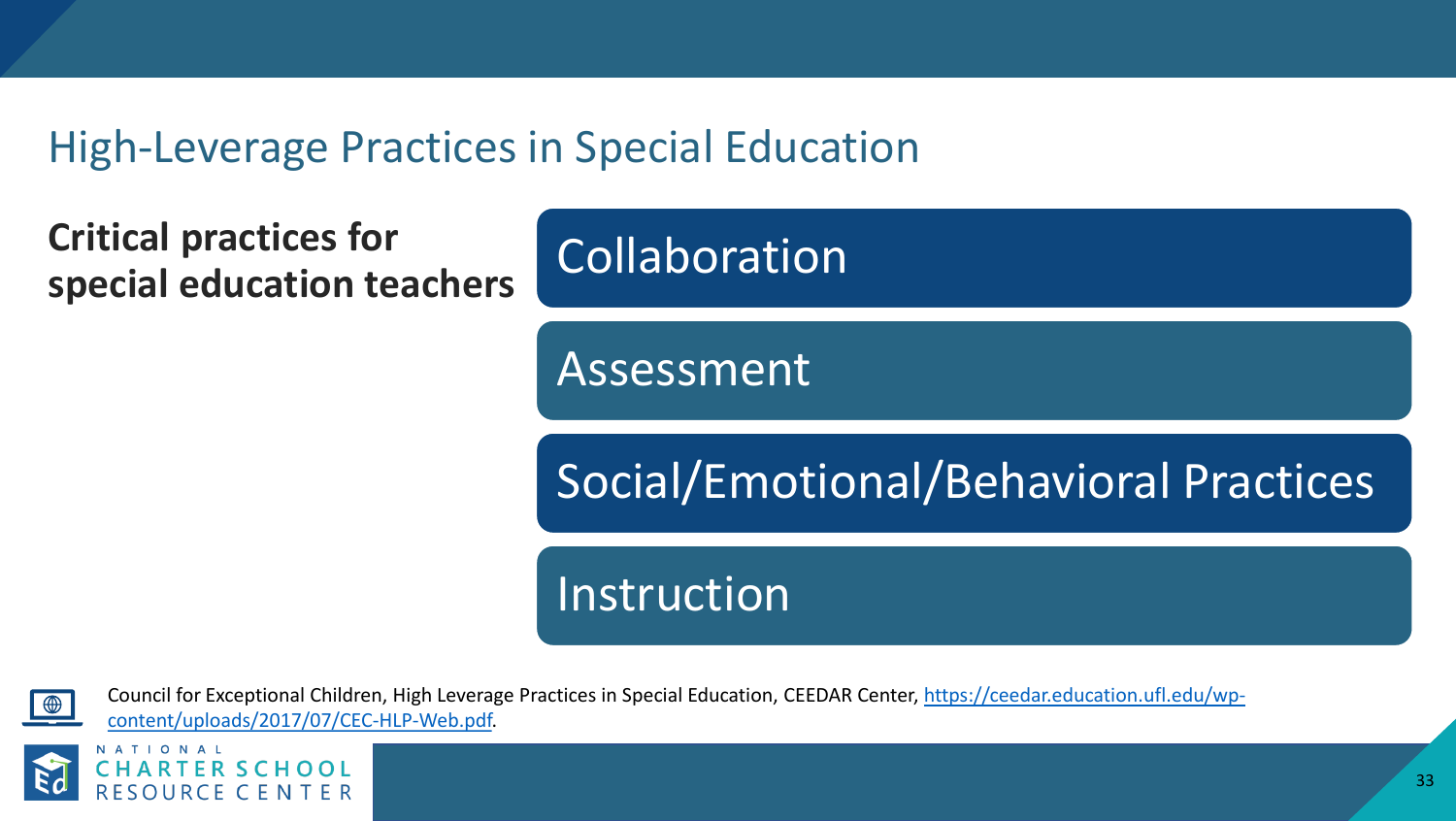## Barriers to Virtual Learning

High-leverage practices can help to address barriers to virtual learning for SWD such as:

- Keeping students focused and engaged; and
- Supporting students' learning so they can process and retain new content.



National Center for Systemic Improvement, Removing Barriers to Effective Distance Learning by Applying the High-Leverage Practices, CEEDAR Center, <https://ncsi-library.wested.org/resources/680>

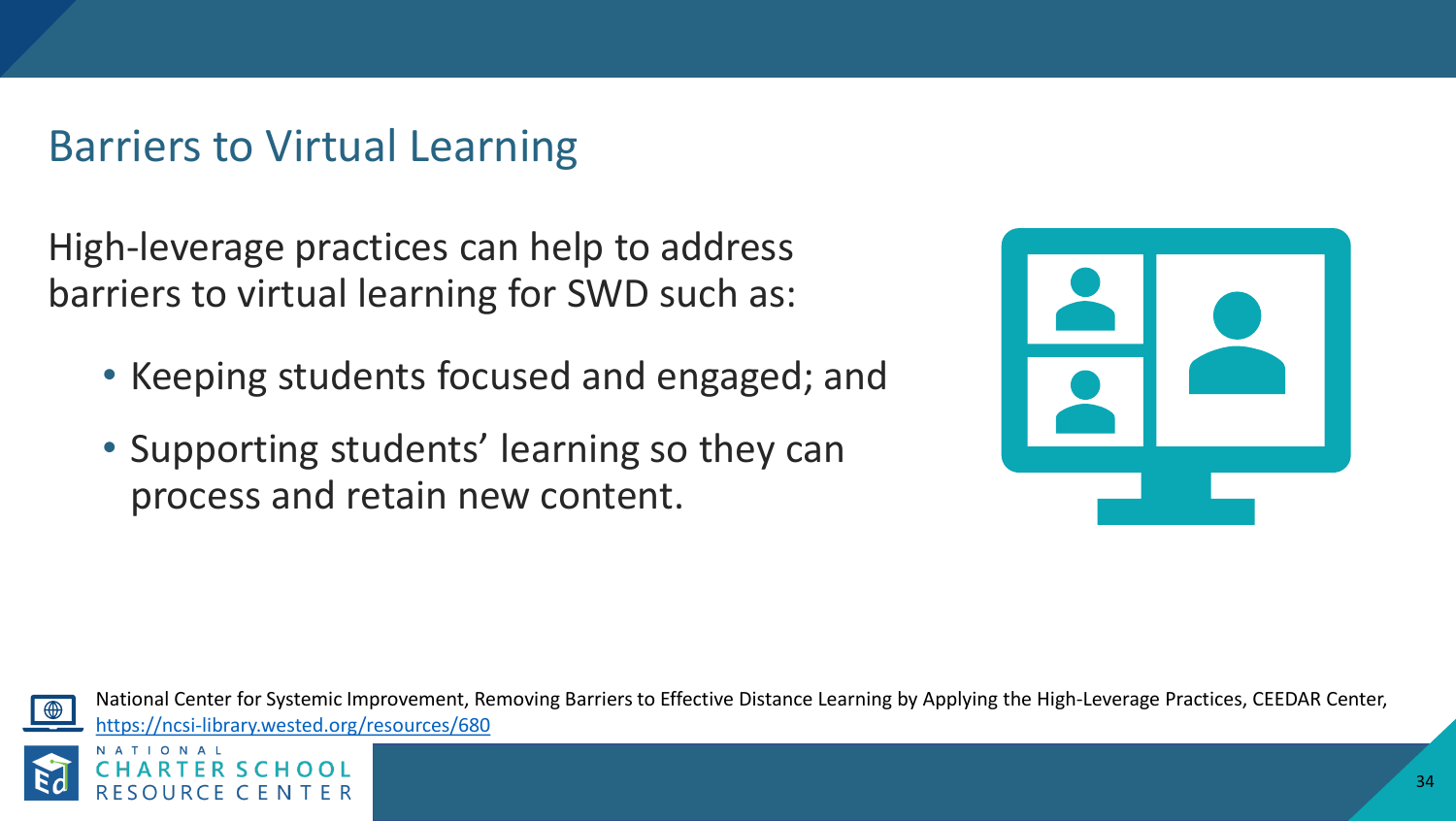## Instruction in a Virtual Environment under IDEA

- Under IDEA, students with disabilities are entitled to FAPE, even in a remote environment
- Consider access more broadly—
	- Purposefully plan instruction
	- Deliver explicit instruction on IEP goal areas



U.S. Department of Education, Institute of Education Sciences, Plan and deliver: Educating students with disabilities in remote settings, <https://ies.ed.gov/ncee/edlabs/regions/midwest/blogs/students-disabilities-remote-settings.aspx>

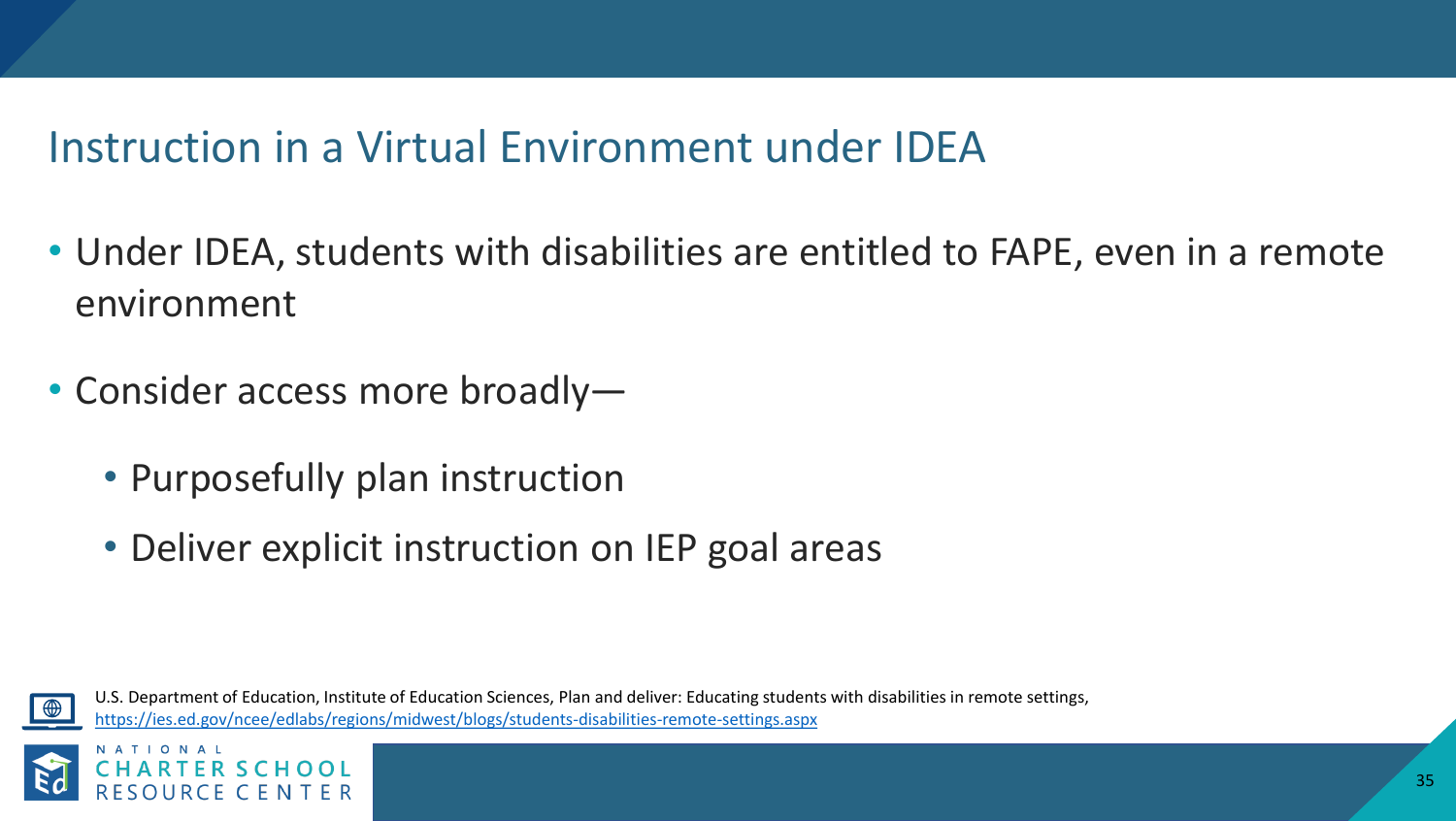## Ideas for Instruction in a Virtual Environment









Provide flexible schedules and structures for learning

Ensure content and text are available for all learners

Provide multiple options for how teachers and students can connect

Cultivate studentcentered learning



U.S. Department of Education, Institute of Education Sciences, Plan and deliver: Educating students with disabilities in remote settings, <https://ies.ed.gov/ncee/edlabs/regions/midwest/blogs/students-disabilities-remote-settings.aspx>

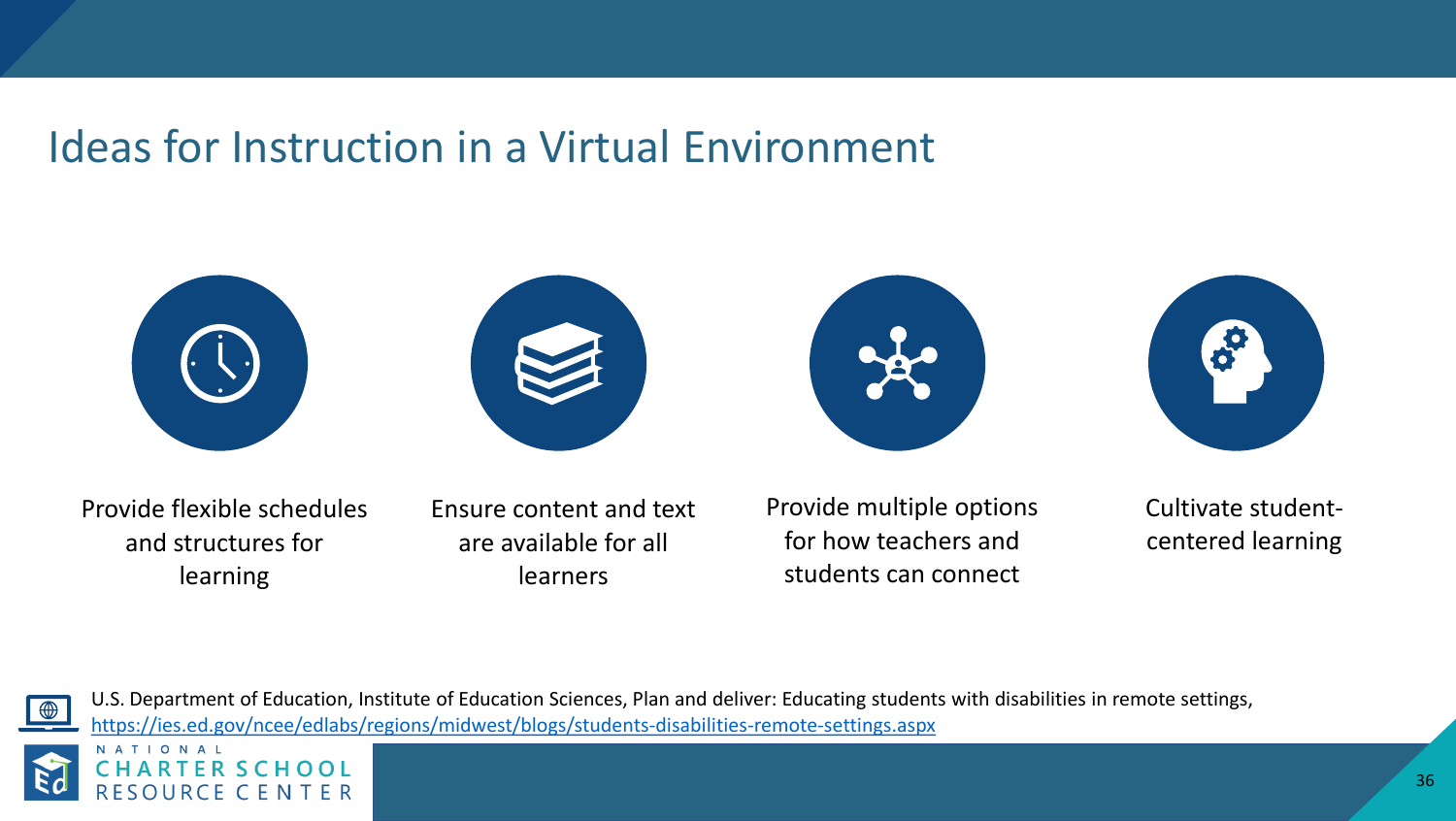

- [Council for Exceptional Children, CEEDAR Center, High Leverage Practices in Special Education,](https://ceedar.education.ufl.edu/wp-content/uploads/2017/07/CEC-HLP-Web.pdf) https://ceedar.education.ufl.edu/wpcontent/uploads/2017/07/CEC-HLP-Web.pdf
- National Center for Special Education and Charter Schools, Key Trends in Special Education in Charter Schools in 2015-2016: Secondary Analysis of the Civil Rights Data Collection, <https://www.ncsecs.org/wp-content/uploads/NCSECS-15-16-CRDC-Report.pdf>
- National Center for Special Education and Charter Schools, Resources for Educating Students with Disabilities During the Coronavirus Crisis, <https://www.ncsecs.org/news/resources-for-educating-students-with-disabilities-during-the-coronavirus-crisis/>
- National Center for Special Education and Charter Schools for NACSA, Special Education Toolkit: Guidance for Charter School Authorizers, <https://www.ncsecs.org/publication/special-education-toolkit/>
- National Council on Disability ESSA and Students with Disabilities, [https://ncd.gov/sites/default/files/NCD\\_ESSA-SWD\\_Accessible.pdf](https://ncd.gov/sites/default/files/NCD_ESSA-SWD_Accessible.pdf)
- U.S. Department of Education, IDEA Statute and Regulations, https://sites.ed.gov/idea/statuteregulations/
- U.S. Department of Education, IDEA ESSA Technical Amendments, <https://sites.ed.gov/idea/ideaessa-technical-amendments-summary/>
- U.S. Department of Education, Office for Civil Rights and Office of Special Education and Rehabilitation; Know Your Rights: Students with Disabilities in Charter Schools Services, <https://sites.ed.gov/idea/files/dcl-factsheet-201612-504-charter-school.pdf>
- U.S. Department of Education, Institute of Education Sciences, Plan and deliver: Educating students with disabilities in remote settings, <https://ies.ed.gov/ncee/edlabs/regions/midwest/blogs/students-disabilities-remote-settings.aspx>

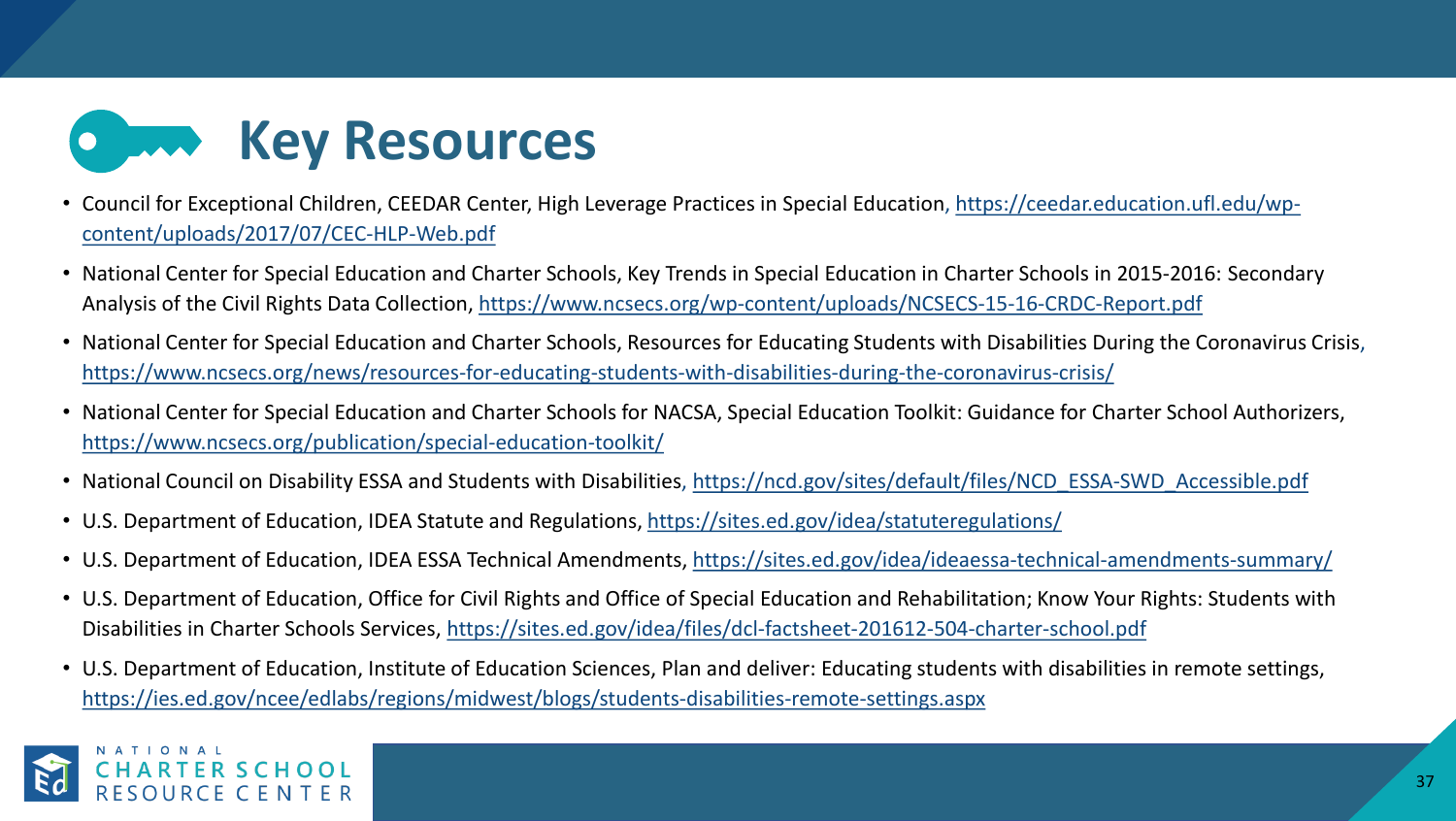How can you contact NCSRC?





contact-us@charterschoolcenter.org